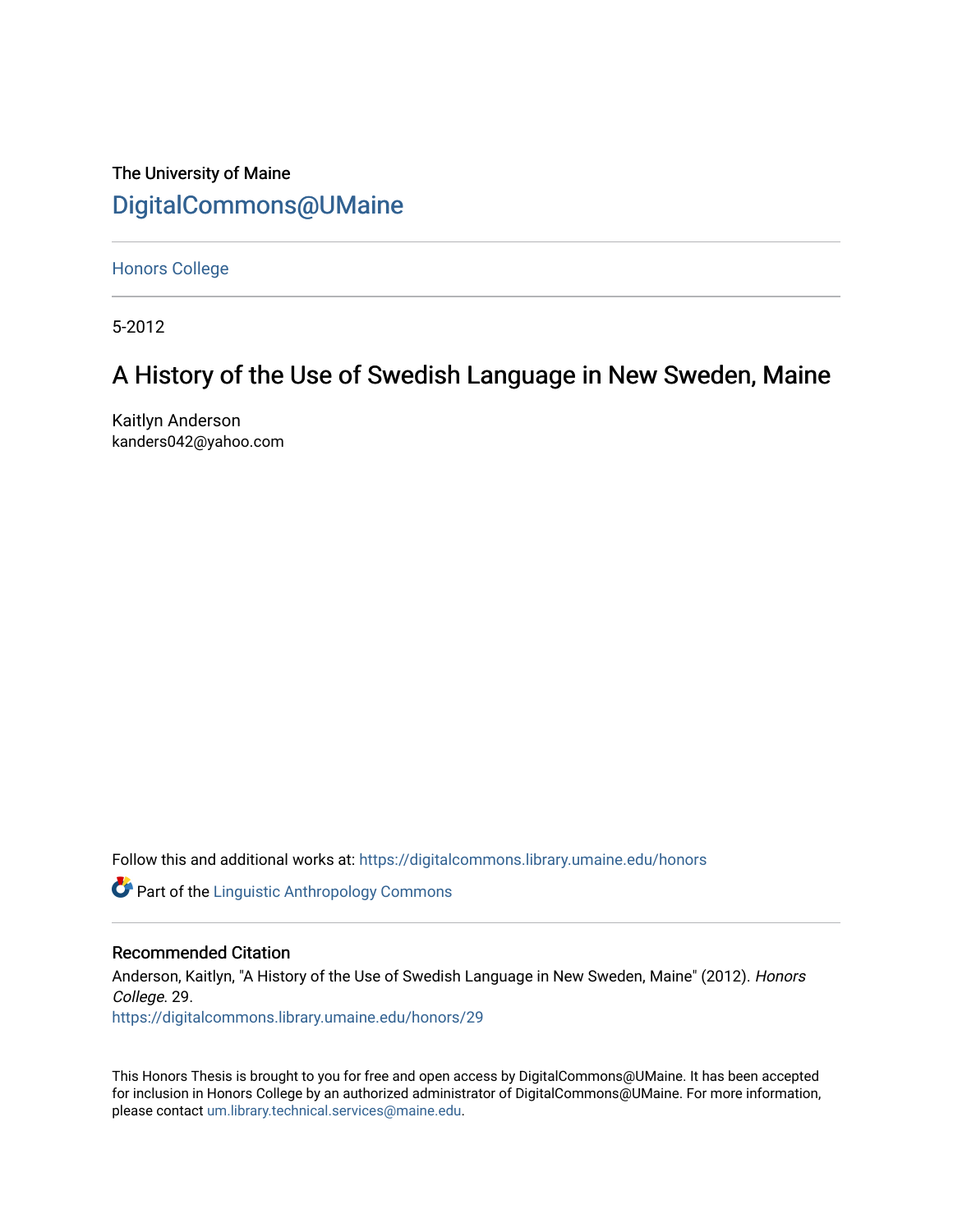## A HISTORY OF THE USE OF SWEDISH LANGUAGE IN NEW SWEDEN, MAINE

by

Kaitlyn E. Anderson

A Thesis Submitted in Partial Fulfillment of the Requirements for a Degree with Honors (Anthropology)

The Honors College

University of Maine

May 2012

Advisory Committee:

Pauleena M. MacDougall, Faculty Associate in Anthropology, Advisor Dan Olson, Former Information Officer at the Consulate General of Sweden, New York. Samuel Hanes, Faculty Associate in Anthropology Jean Leighton Mileham, Lecturer, Intensive English Institute Nives Dal Bo'-Wheeler, Instructor, Dept. of Modern Languages and Classics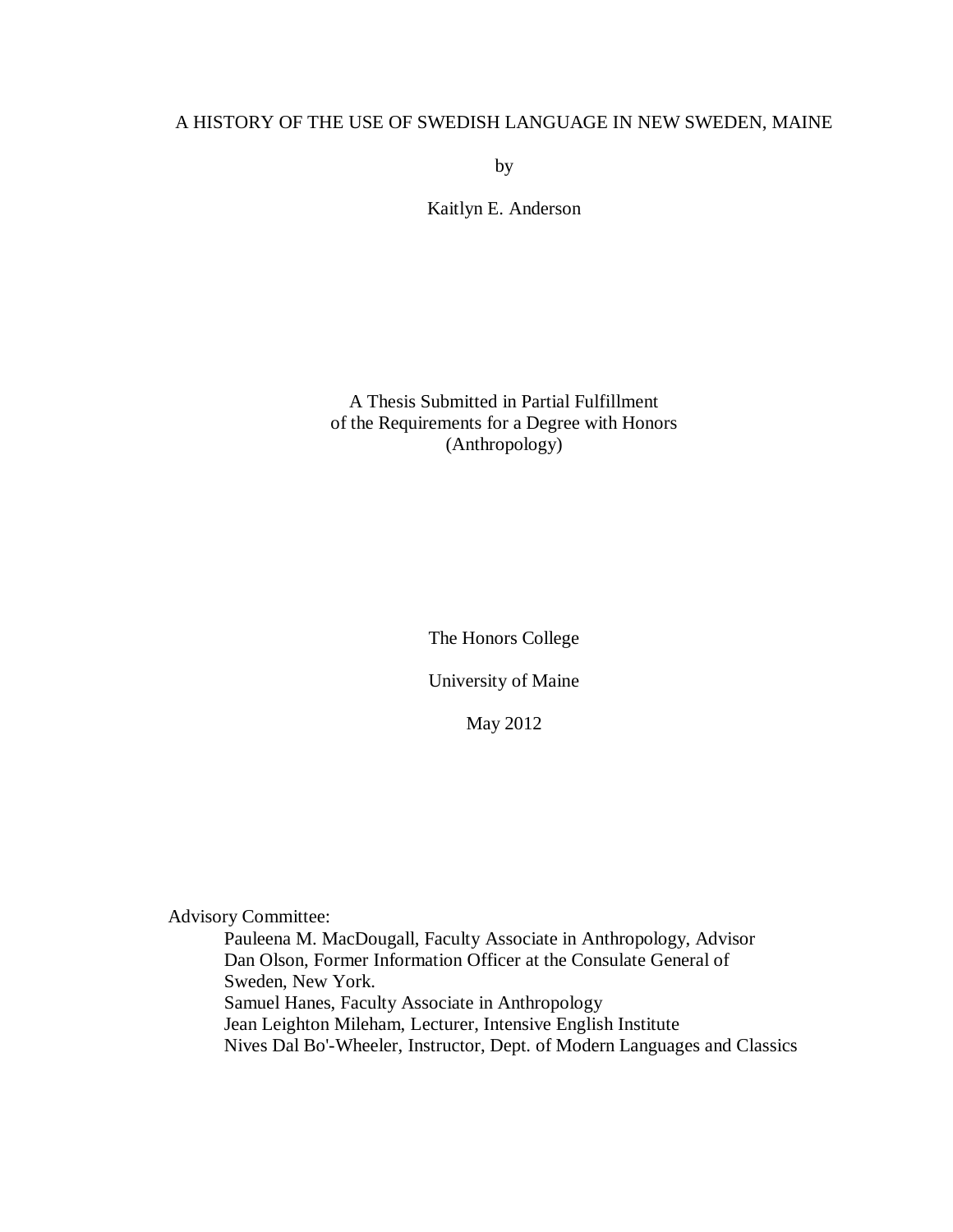© 2012 Kaitlyn E. Anderson

All Rights Reserved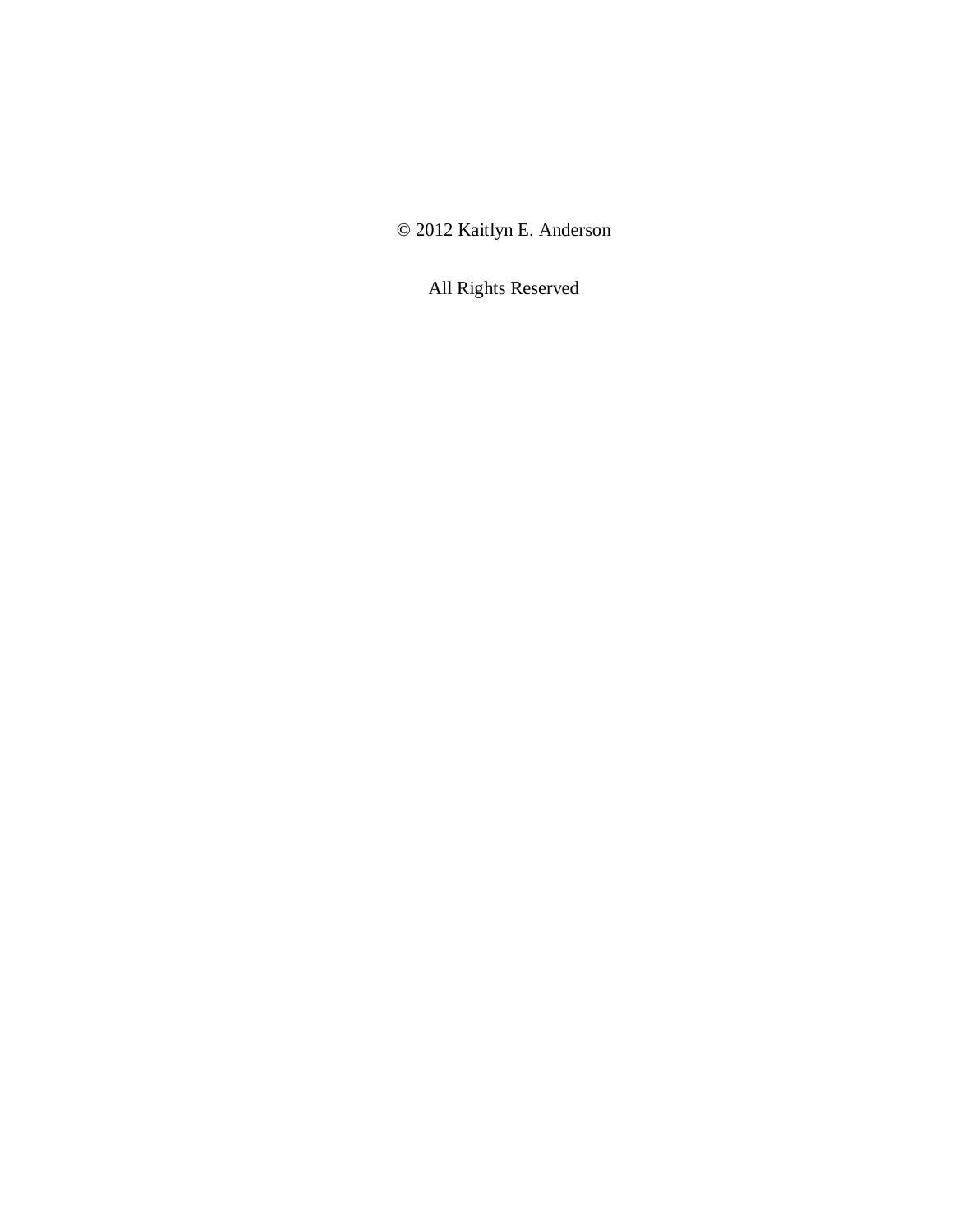## ABSTRACT

Swedish has a significant role in the history of Aroostook County. In the 1870s, a group of Swedish immigrants settled in the then newly-formed Maine's Swedish Colony. They brought traditional Swedish customs, dress, food and language. Meanwhile in Sweden, a change was occurring in the Swedish language that led to the development of modern Swedish into the contemporary Swedish that continues to be spoken in Sweden today. While many of the oldest generation of Swedes in New Sweden know this older style of Swedish, the language was not readily passed down to their children or their children's children. Despite the fact that English is spoken in daily life, the Swedish language still has a presence in life today and continues to mark Swedish identity in Maine's Swedish Colony.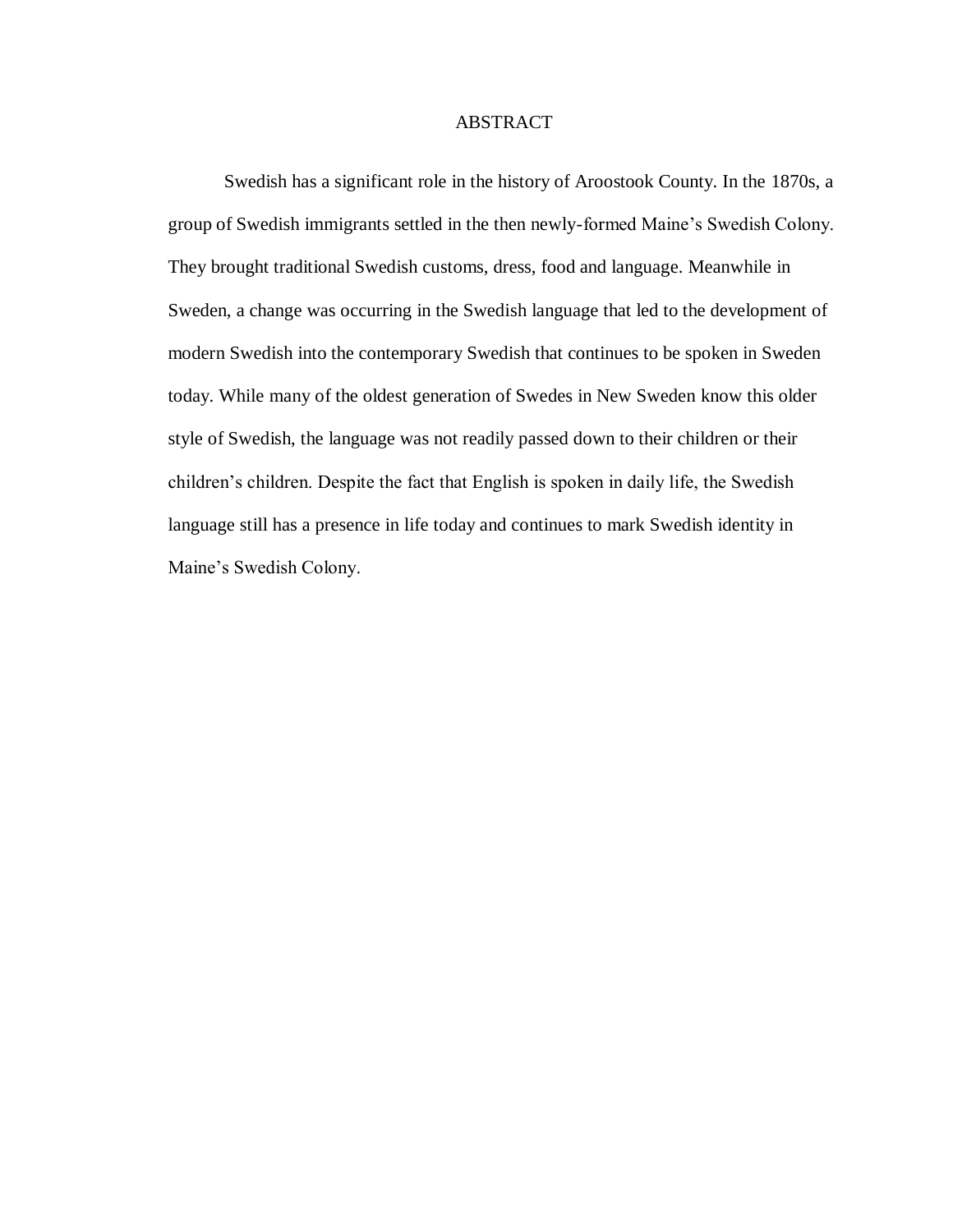### ACKNOWLEDGMENTS

From start to finish this thesis would not have been possible without the continued support and guidance of many caring individuals. I'd like to thank my advisor, Pauleena MacDougall, for taking on this project and for continually assisting me throughout this process. I'd also like to thank my committee members, Dan Olson, Samuel Hanes, Jean Leighton Mileham, and Nives Dal Bo'-Wheeler, for their unique perspectives and valuable contributions, without which my thesis would have surely suffered. Thanks to Kathryn Olmstead for providing me with a number of articles and information, and Dean Charlie Slavin for his clarification of the thesis process and for his continuous support throughout my years in the Honors College. I must also thank my friends, who have encouraged, empathized, and spent countless hours in Fogler library with me. Lastly, but perhaps most importantly, I'd like to thank my family, without whom this story would not have been told or perhaps exist. The story of New Sweden *is* the story of my family, and I am immensely proud and forever grateful to be a part of it.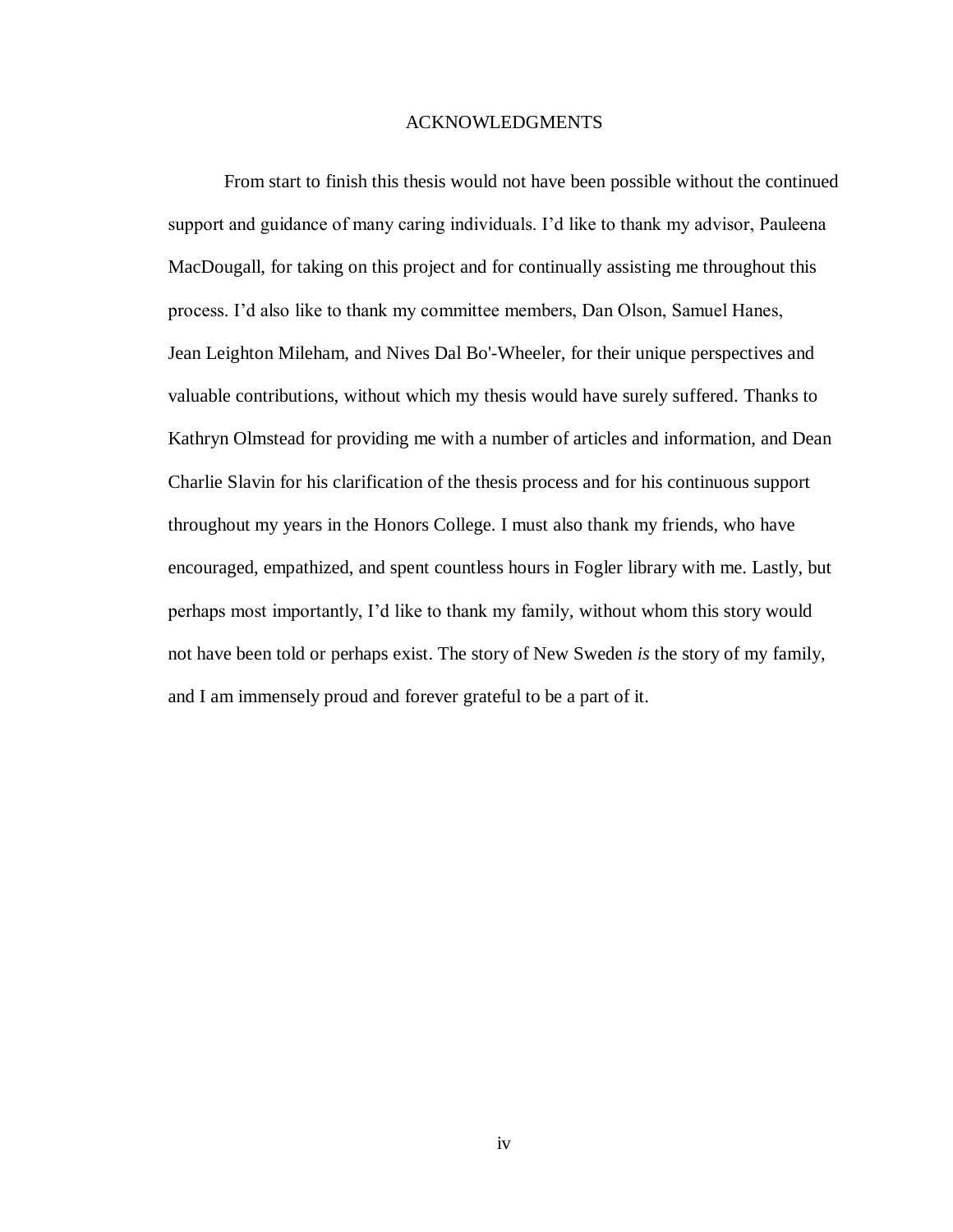## DEDICATION

I dedicate this thesis to my grandparents, Edmund and Eloise Anderson. By their example of enduring devotion to each other and to their family, I learned the meaning of everlasting love.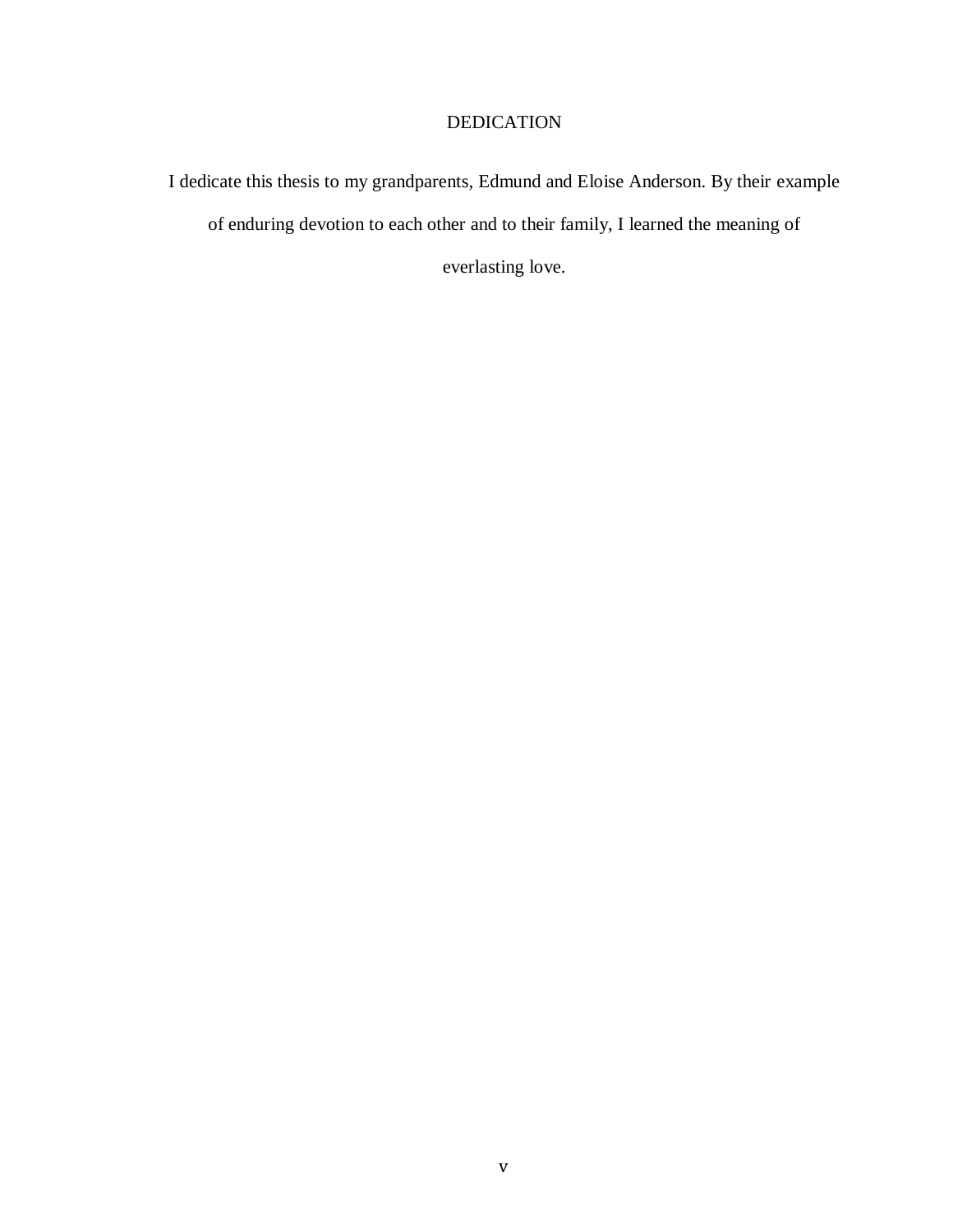## TABLE OF CONTENTS

| Preface                                                | $\mathbf{1}$ |
|--------------------------------------------------------|--------------|
| Introduction                                           | 5            |
| Methods and Approach                                   | 6            |
| Chapter 1 – The Beginnings of New Sweden               | 8            |
| The Founding of New Sweden                             | 8            |
| The Early Years in the Colony                          | 10           |
| Chapter 2 – Linguistic Traits and Change in New Sweden | 13           |
| The Swedish Language in Early New Sweden               | 13           |
| Schools in New Sweden                                  | 15           |
| Swedish in the Church                                  | 18           |
| Swedish in Daily Life                                  | 20           |
| Chapter 3 - Cultural Traditions in New Sweden Today    | 23           |
| New Sweden's Midsommar Festival                        | 23           |
| Conclusion                                             | 29           |
| Pictures                                               | 32           |
| <b>Works Cited</b>                                     | 34           |
| Author's Biography                                     |              |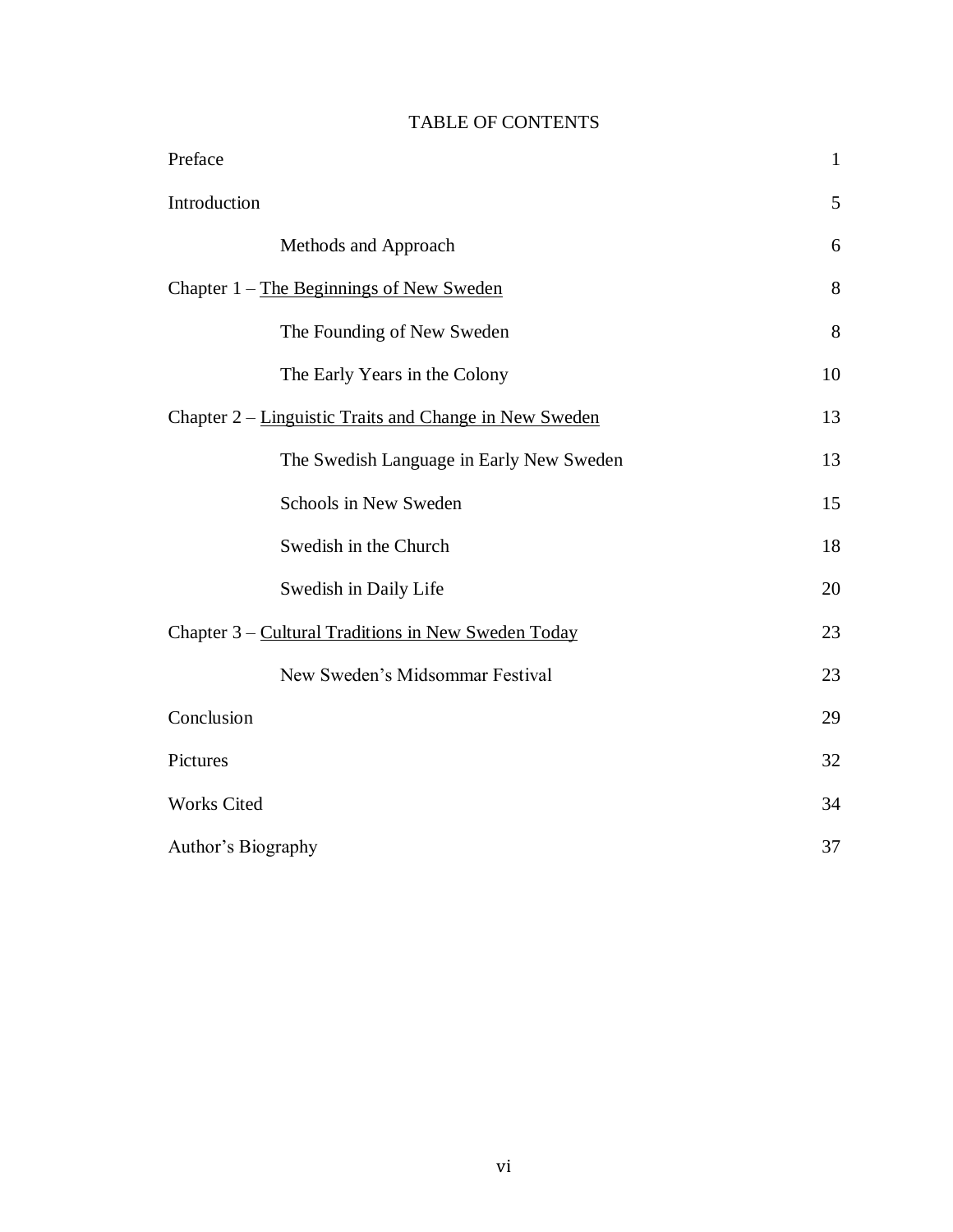#### **PREFACE**

#### **A Brief Overview of Swedish Immigrant Trends in the United States**

Beginning in the second half of the  $19<sup>th</sup>$  century and continuing into the first few decades of the  $20<sup>th</sup>$  century, over 1 million Swedes emigrated from Sweden to the United States. Although the emigration came in waves, there was, for many years an uninterrupted stream of Swedish emigrants in America. One of the main drivers of this exodus was the crop failure in Sweden, while in American land, as well we stories of prosperity, were abundant. Other forces of emigration, nearly always economic in cause, included crises that affected Swedish industry, and times of high unemployment. At those times when people in Sweden seemed to lose all hope, they looked towards America. For many, America represented the possibility of a better life for themselves and for their families. These one million Swedish immigrants settled in nearly every part of the country, most notably in the Midwest, sometimes establishing entire communities. While each of these communities undoubtedly have their own unique histories and experiences, most of them seemed to have followed a number of general trends in regards to cultural and linguistic assimilation. In most instances, these colonies were not simply the transplant of an old culture onto new soil. While many pieces of their culture remained unmistakably intact, most communities displayed a strong eagerness to embrace their new homeland and rapidly Americanize. In some parts of community life however, this transition occurred more slowly, such as in the church.

At the start of nearly all Swedish-American communities it was only natural for all of the churches to use Swedish as their main language. But as time passed the issue of whether or not to make the switch to English became of greater importance. For some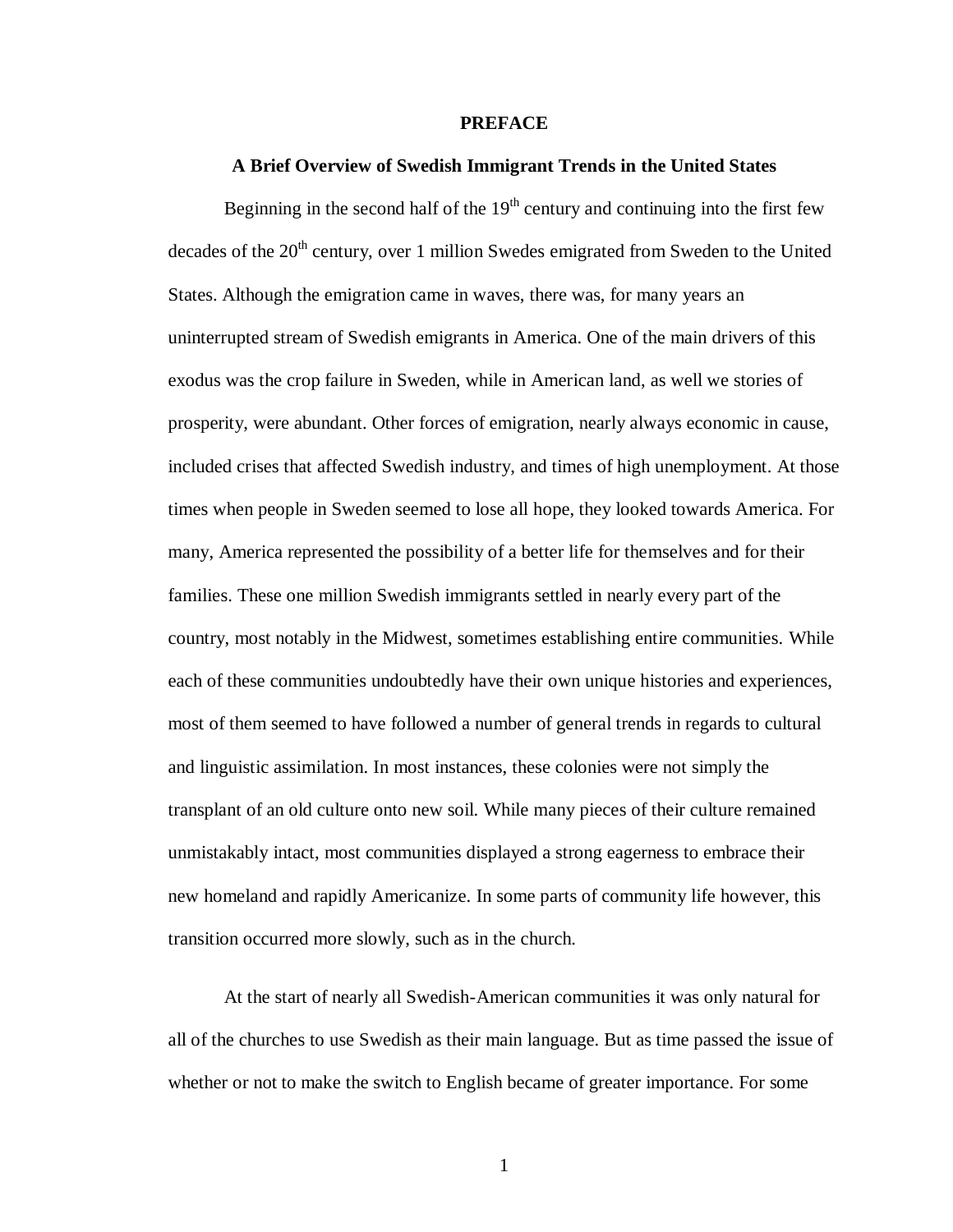time it seemed that the majority opinion was that the conversion to English worship was inevitable. But after a huge surge of Swedish immigrants in the 1880s, the extended retention of the Swedish language seemed not only possible, but obligatory. This brought about a contentious time in which there was widespread debate over which language to use within the church. Those in favor of English believed it would secure the future of the Swedish-American church life. Swedish historian Lars Ljungmark in his study of Swedish immigration to America wrote:

"It was obvious to them that if the churches were to attract the second and third immigrant generations, most of whom had a poor knowledge of Swedish and had entered the mainstream of American society, they ought to concern themselves more about declining membership than the longevity of a minority language" (Ljungmark 1979, 118)

While this argument lasted for some time within the churches, it was eventually settled by outside factors. "World War I was the turning point in the life of the Swedish language" (Ljungmark 1979, 119). Not only did World War I cause a slowing in immigration of Swedes to the United States, but it also created a political and social climate that was suspicious of all things deemed foreign or non-American. It was during this time that most Swedish newspapers and publications, which had previously enjoyed relatively large readerships, diminished or died out. The use of Swedish was even frowned upon within Swedish societies, many of which began doing their record keeping in English at this time. The church was still slower to completely abandon all Swedish. Many churches attempted to offer services in both languages. But in nearly all cases, as soon as English was introduced, it gained irreversible momentum until all that remained was English.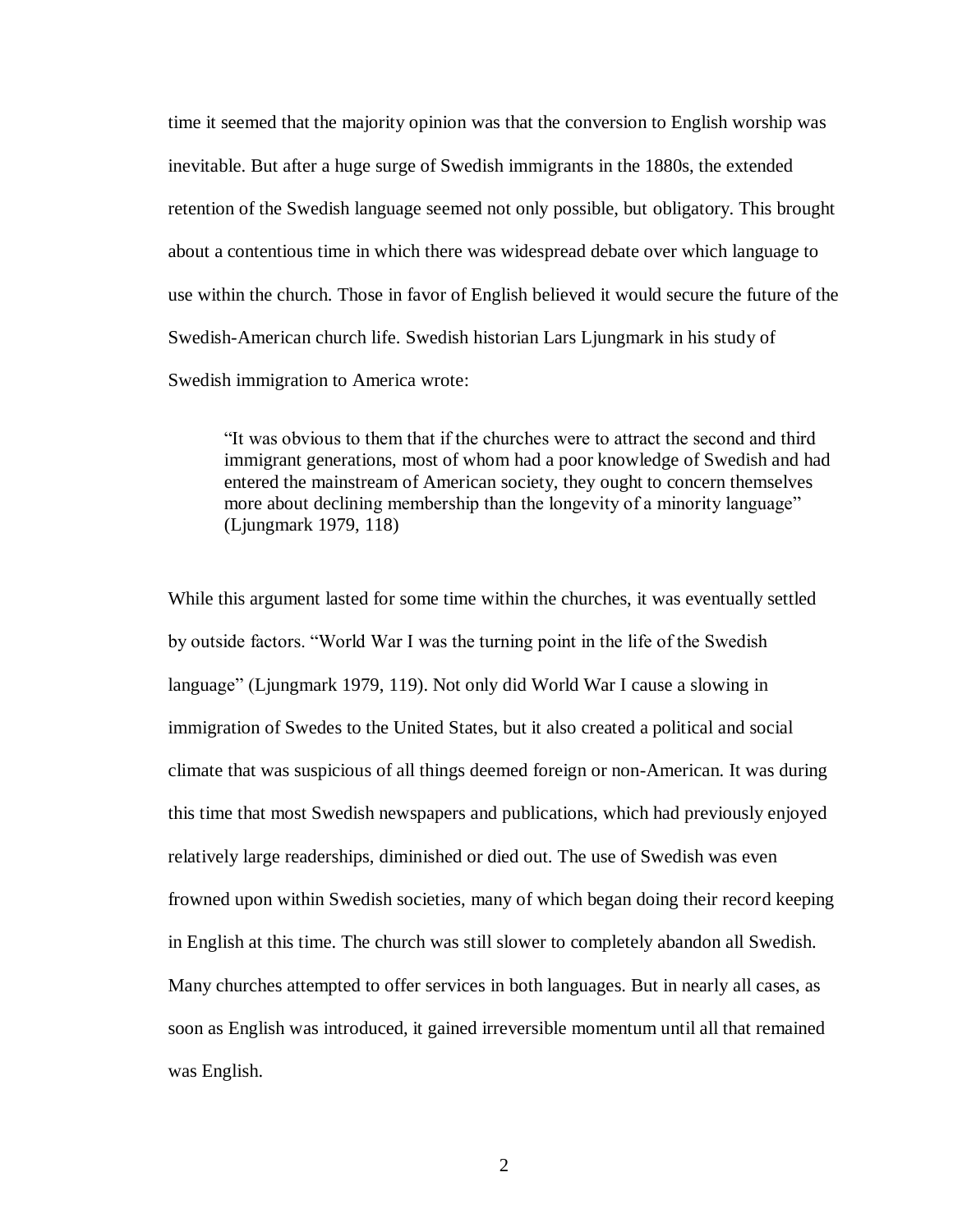In many Swedish communities, the churches were the first to establish schooling and continued to provide their students with religious studies and instruction in Swedish. However, in all public schools English was the official language and in most cases, the use of Swedish was not only discouraged, but banned. In more mixed communities, teasing and ridicule from the other American students was reinforcement enough to keep Swedish students from speaking their language.

In more urban areas, many Swedish-American organizations formed. While at first these resembled fraternal societies and were mainly designed to provide various kinds of health insurance, later these organizations turned into cultural heritage clubs (Ljungmark 1979, 123). Social organizations such as these were more likely to form in urban areas for two main reasons. In urban areas the sheer population meant there were more Swedes available to congregate. Additionally, a variety of other ethnicities were also present in cities and often proudly represented themselves with similar social groups, thus it was seen as an unspoken right to have their own representation.

At the same time, many immigrant groups, including Swedes, consider their rapid Americanization as a source of pride. Yet the study of this process has proven difficult to measure. Some suggest that the rate of assimilation can be determined by the amount of intermarriage. In this measure, Swedish-Americans have been slow to assimilate, largely due to their language barrier. Those who did intermarry were often those who held jobs that required them to speak English. The learning of English in itself may has also been used as a measurement of assimilate. Very few Swedish immigrants had received any schooling in English prior to entering the United States. "The language barrier spelled the difference between a rapid and torturously slow pace of assimilation. One can easily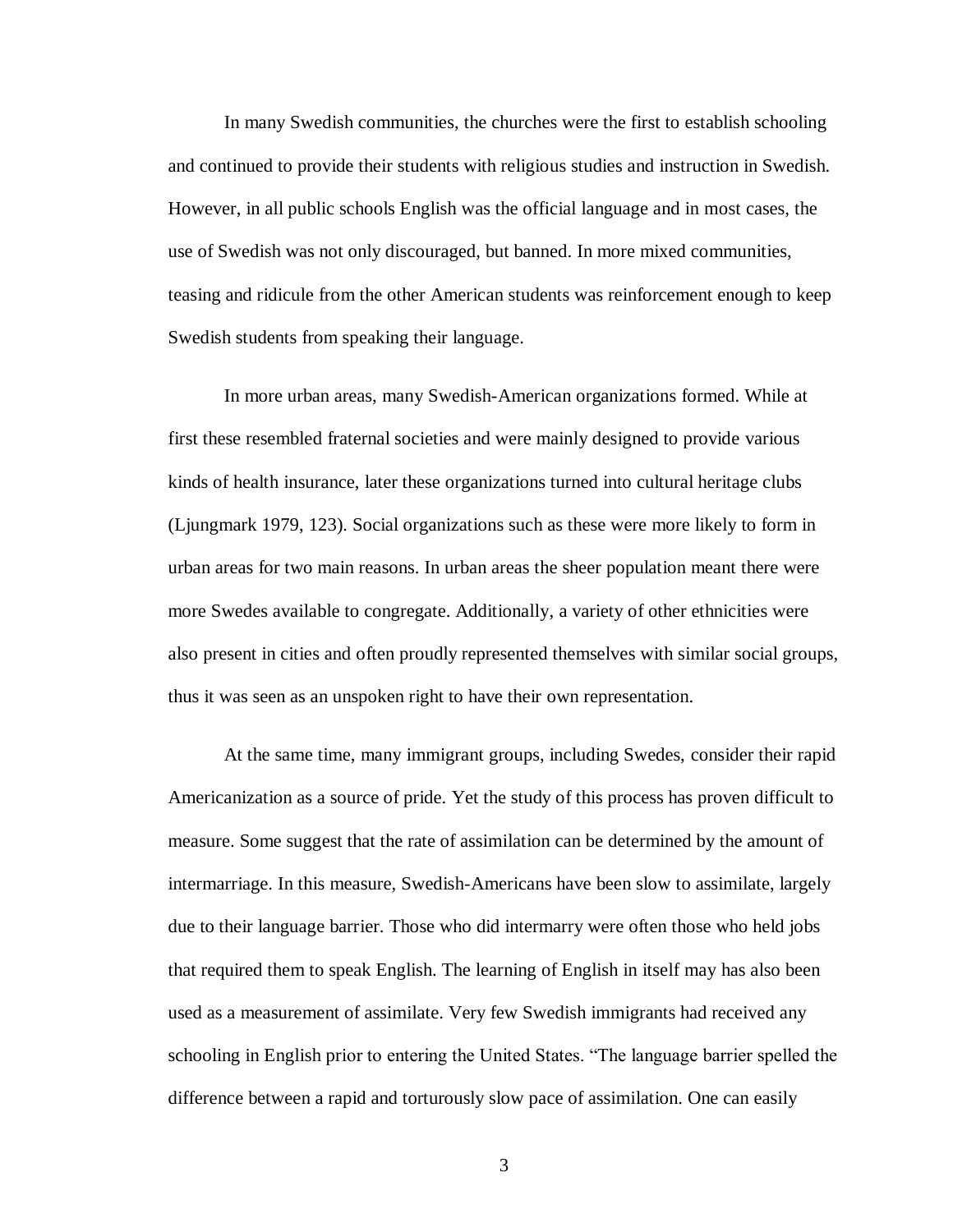understand the pride they took in demonstrating their progress with the language…" (Ljungmark 1979, 127). Yet many Swedish-American organizations were divided on this issue, as they similarly were when faced with this linguistic dilemma within the church. Some felt that the Swedish language was a crucial part of maintaining and preserving Swedish immigrant culture. Others saw the retention of Swedish as a barrier preventing them from fully entering American society. The acceptance and implementation of English also depended on immigrants' occupations and locations.

"The assimilation process met with some resistance in rural areas where Swedes had settled as compact enclaves and lived apart from the outside world. Here the Swedish language and customs retained more of their vitality, and the demands for rapid assimilation were much weaker" (Ljungmark 1979, 129).

This may be attributed to the homogeneous character of many of the earlier rural Swedish settlements, entire communities who often came from the same region or even village, thus resulting in linguistic and cultural isolation from their surroundings.

By the end of the 1930s, most Swedish immigrants across the United States had become fully integrated part of American society (Ljungmark 1979, 129). However, in the mid-1960s, changes in sociological thought encouraged Americans to reconsider themselves as not simply a product of a "melting-pot" society, but to rediscover and appreciate their

ancestry. Today, Swedish heritage lives on in many communities as a "secondary ethnicity", living their day-to-day lives as American citizens, while preserving elements of their Swedish culture and language. A study of Maine's Swedish Colony provides an

in-depth look at the history of the use of Swedish in one Swedish immigrant colony, examine how their story either reinforces of challenges the general trends found in other

Swedish immigrant communities in the United States.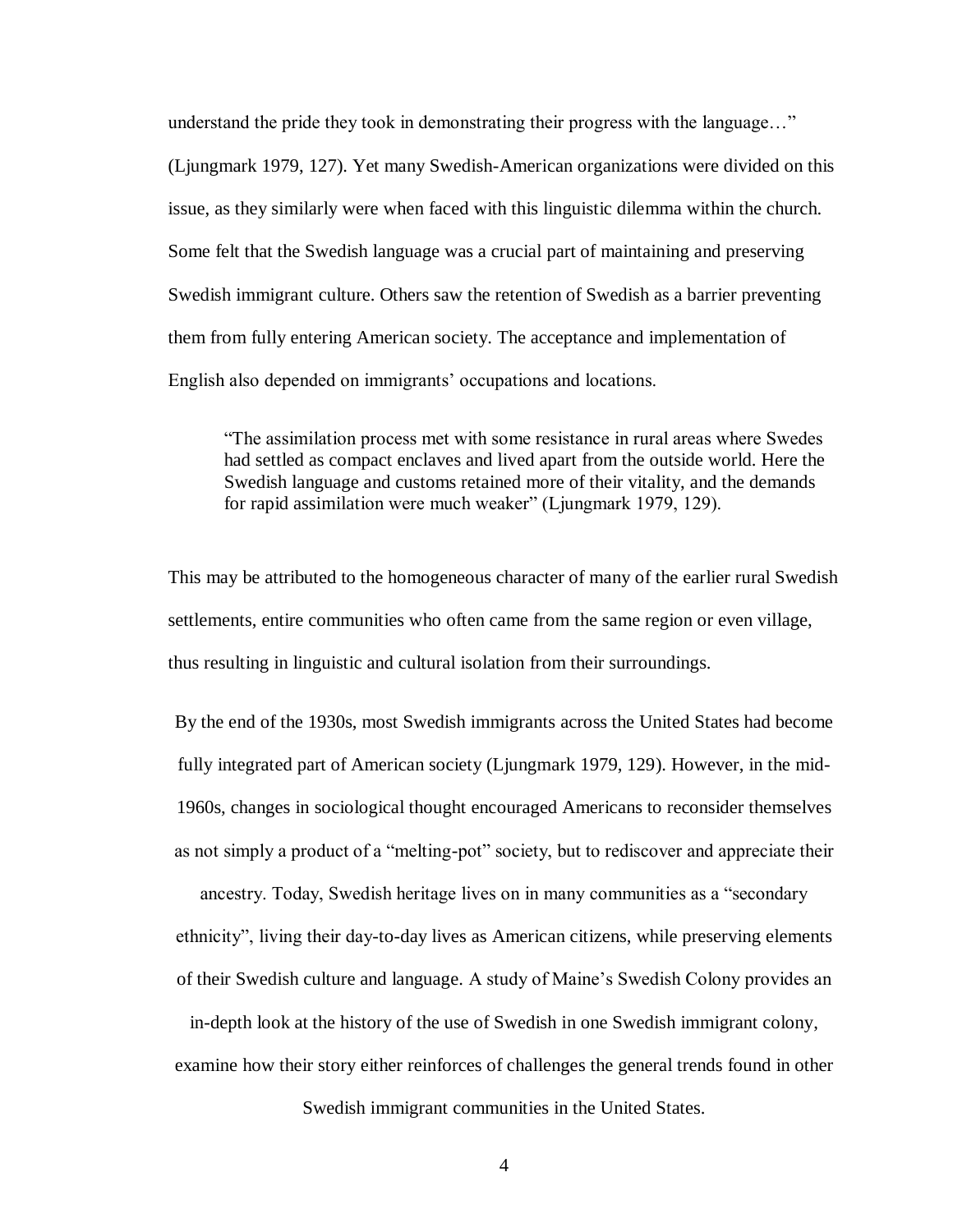#### **INTRODUCTION**

The story of Maine's Swedish Colony forms a unique and valuable chapter in our state's history. It is also one that is very dear to my heart, as it is the story of my own family and ancestors. The phrase "Maine's Swedish Colony" is a collective term that refers to the towns of New Sweden, Westmanland, Stockholm and Woodland, of which New Sweden was the first. While many other cultural colonies have sprung up throughout Maine's history, New Sweden is unique in that is was a very deliberate and carefully planned effort on the part of an American, William Widgery Thomas, Jr. It has been said that Thomas did no favors bringing that little group of Swedes to Aroostook county, but he knew these hardy people could withstand the harsh Maine winters and untamed landscape. Not only did they withstand it, they thrived; clearing thousands of acres of dense forest, they forever transformed the landscape of northern Aroostook county.

But not only did they leave their lasting mark on the land, they left an enduring essence of what it is to be Swedish and strong sense of pride in that cultural and linguistic heritage. It is present from the moment you enter the colony, greeted by the town sign with the words "Welcome" and "Välkommen" side by side. It is present in the names of people and places, from the dozens of Andersons in the phonebook to the villages with names like Jemtland and Stockholm. You can see it in the schools, where the mascot for the New Sweden School is "the Swede" and at Caribou High School, the Viking. At one time, Swedish was almost exclusively spoken, but as schools pushed an English-only education and more and more non-Swedes entered the community, it became a secondary language, one reminiscent of a previous time and place. But remnants of the language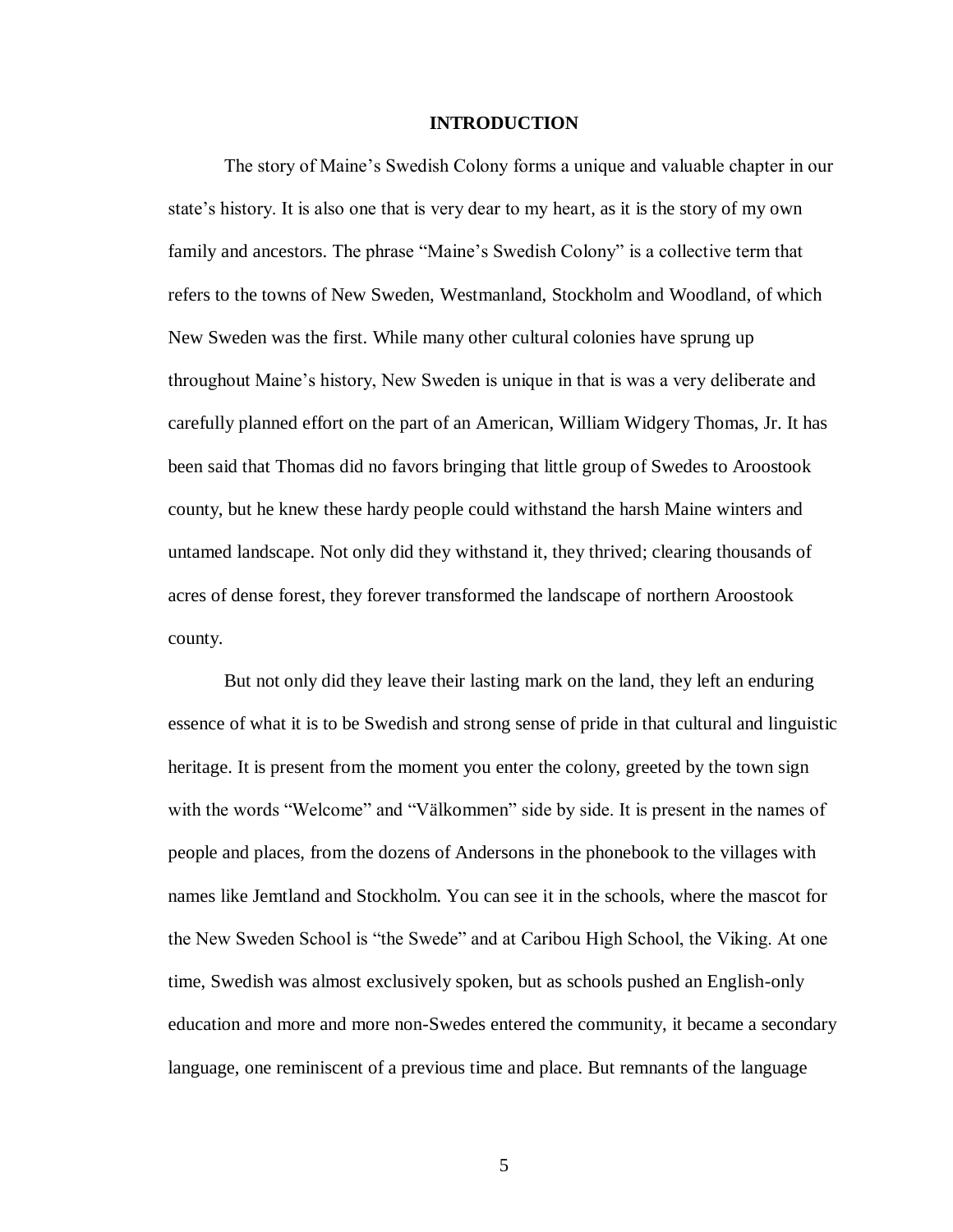remained, passed down through generation, and have a continued and cherished presence today. The Swedish language is an integral part of the New Sweden community and while very little Swedish is spoken in daily conversation, it has its own special place in the lives of New Sweden citizens.

In Maine's northern-most and largest county, a small band of Swedes were settled in a desolate wilderness. One hundred and forty two years later, the Swedish language still serves as a proud marker of Swedish identity.

#### **Methods and Approach**

In researching this subject, I made a concerted effort to gather my information from voices of both the past and present. Part of my research therefore involved examining various primary documents, such as letters to and from Sweden, speeches from events and ceremonies, memoirs, and accounts of life from early settlers. In addition, I also sought and was granted IRB permission to conduct interviews with residents of the New Sweden community. Since only the oldest citizens are those who grew up speaking Swedish, it proved somewhat difficult to track down some of these individuals, and many were unable to meet due to health-related issues. I also spoke with other residents of the community, some of whom grew up in the community and some who moved there later. I kept an audio record of two interviews in particular because of the unique Swedish sound to the interviewees voices. These recordings will be archived in the Maine Folklife Center. Although not directly quoted, these interviews helped reinforce much of the information I had come across in my other research. My methods of research were all done in an attempt to gain a more complete insight into the ways that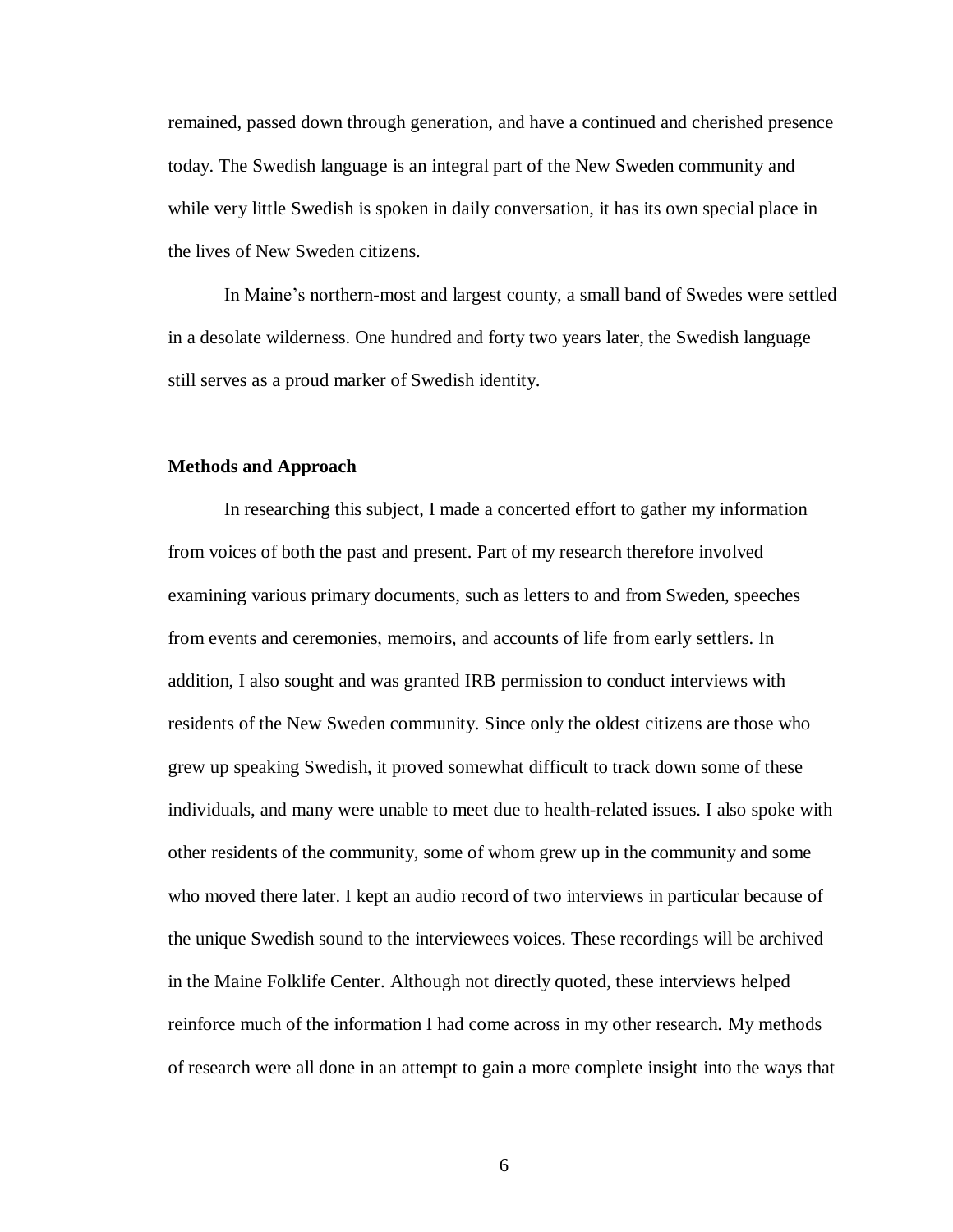different generations viewed the culture and especially what their relationship was with the Swedish language.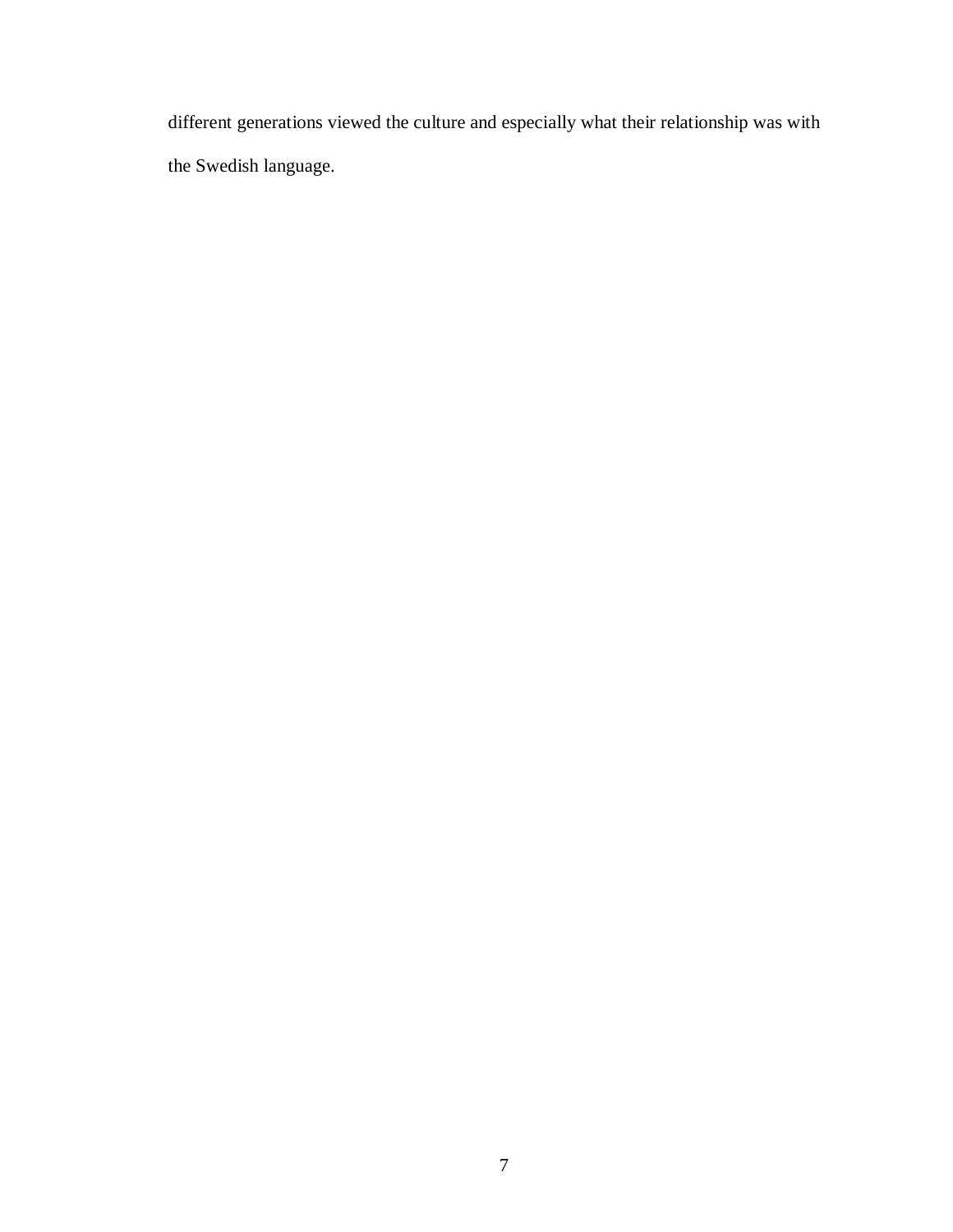#### **CHAPTER ONE: THE BEGINNING OF NEW SWEDEN**

Nothing was simply handed to those first Swedes. It was by their hard work and their humble but enduring strength, which made the colony come into being. And it is with that same ethic that the colony lives on today. Thus, it is not only fitting but entirely necessary to understand the beginning of Maine's Swedish Colony in order to grasp a sense of the character of the community today.

#### **The Founding of New Sweden**

The history of Maine's Swedish Colony begins with the backdrop of the American Civil War. In the state of affairs during the war, President Lincoln designated some men, acting as War Consuls to visit certain countries in order to garner support for the Union cause. Portland native William Widgery Thomas, Jr. was one of those men. He was sent to Gothenburg, Sweden and lived there for three years (Thomas 1880, 15). While there, Thomas fell in love with the Swedish people, their language and culture.

Shortly after the end of the war, Maine's population began to drop. In addition to devastating loss of 25,000 young men in the war, the promise of Westward expansion and opportunity led many away from the East (Thomas 1880, 58). Additionally, the State was struggling to settle the North Woods and secure the northern border. It was Thomas who had the idea to settle this uninhabited forest with a colony of Swedes. In his own words, spoken at the colony's decennial celebration, Thomas said, "Fertile lands, exhaustless quarries, noble rivers, colossal water power, and harbors, countless and unrivaled, all are ours. We lack labor to utilize the resources' lying waste around us. Men are the wealth of a state. We lack men. The necessity of Maine was the cause of New Sweden." (Thomas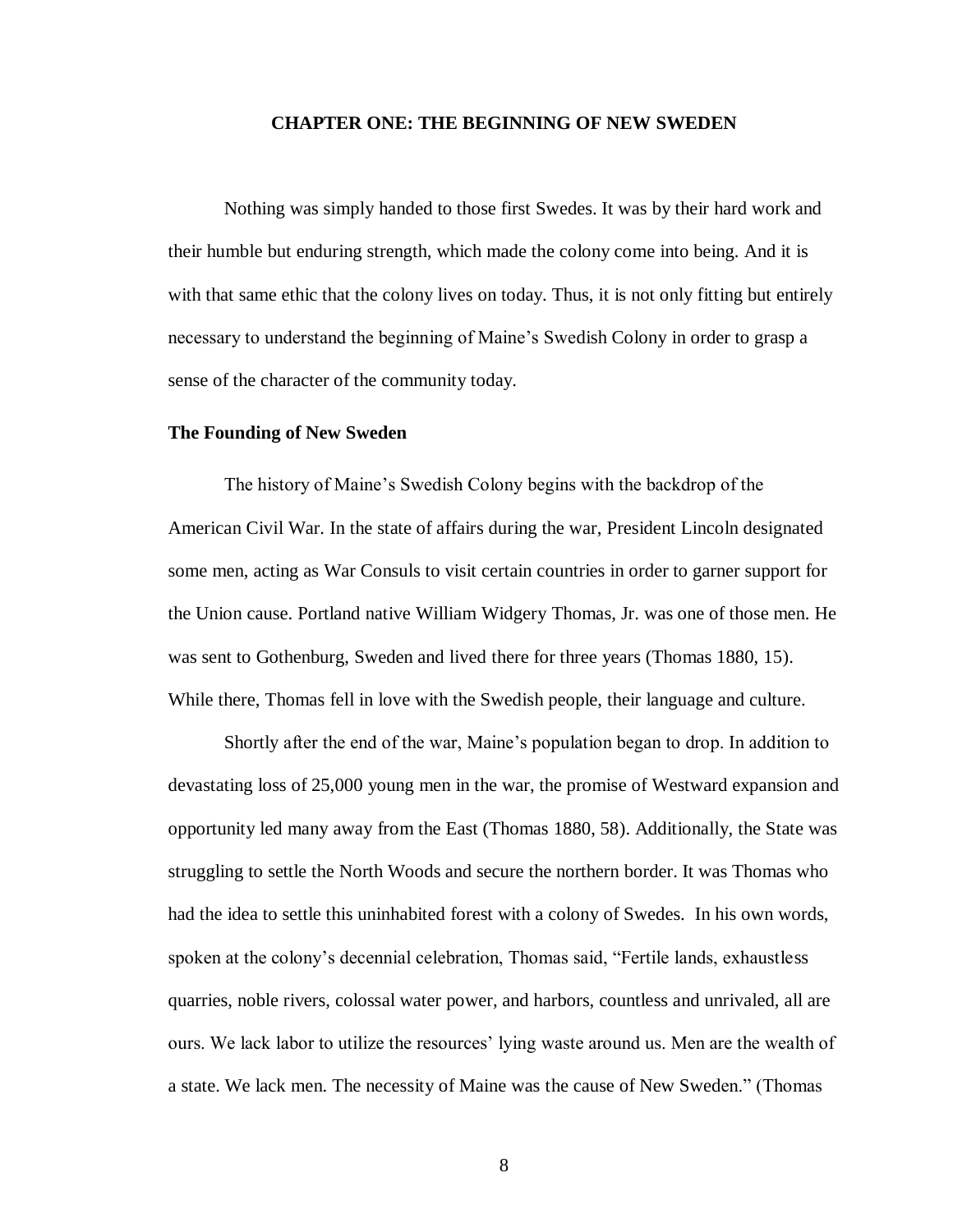1880, 12)

Thomas recognized the similarity of the landscape to places he had seen in Sweden and could attest to the strong work ethic of its people. With approval of the state legislature and Governor Joshua Lawrence Chamberlain, Thomas traveled to Sweden to gather a diverse group of Swedes to be the first immigrants of a new colony. Among these people were 22 men, 11 women, and 18 children (Thomas 1880, 17) representing nearly every major region in Sweden. All of the men were farmers but nearly all also contributed a trade or skill that would be advantageous to the entire colony. "As only a limited number of families could be taken, none would be accepted unless they brought with them the highest testimonials as to character and proficiency in their callings ... No one was accepted unless it appeared clear that he would make a good and thrifty citizen of our good state of Maine" (Thomas 1880, 16). This was all according to Thomas' plan, for he sincerely wanted to see this little colony of Swedes not only survive but thrive in the unbridled forest of northern Maine. After sailing to Halifax, they traveled by boat up the St. John River to Fredericton. As they made their way through Fort Fairfield, many people came out to welcome the new settlers. Some would walk a ways alongside the wagons, others simply looked on at the newcomers with curiosity. Thomas recalls a story of a brief but cheering friendship.

"A Swedish youth of twenty struck up an acquaintance with an American young man of about the same age. It mattered not that the Yankee did not speak a word of Swedish, nor the Swede a word of English, they chattered away at each other, made signs, nodded and laughed as heartily as though they understood it all. Then they picked up leaves, decorated each other with leafy garlands, and putting their arms around one another marched along at the head of the procession, singing away in the greatest good fellowship, as good friends as though they had known each other for a lifetime, and perfectly regardless of the little fact that neither of them could speak a word the other could understand. Youth and fraternity were to them a common language, and overleaped the confusion of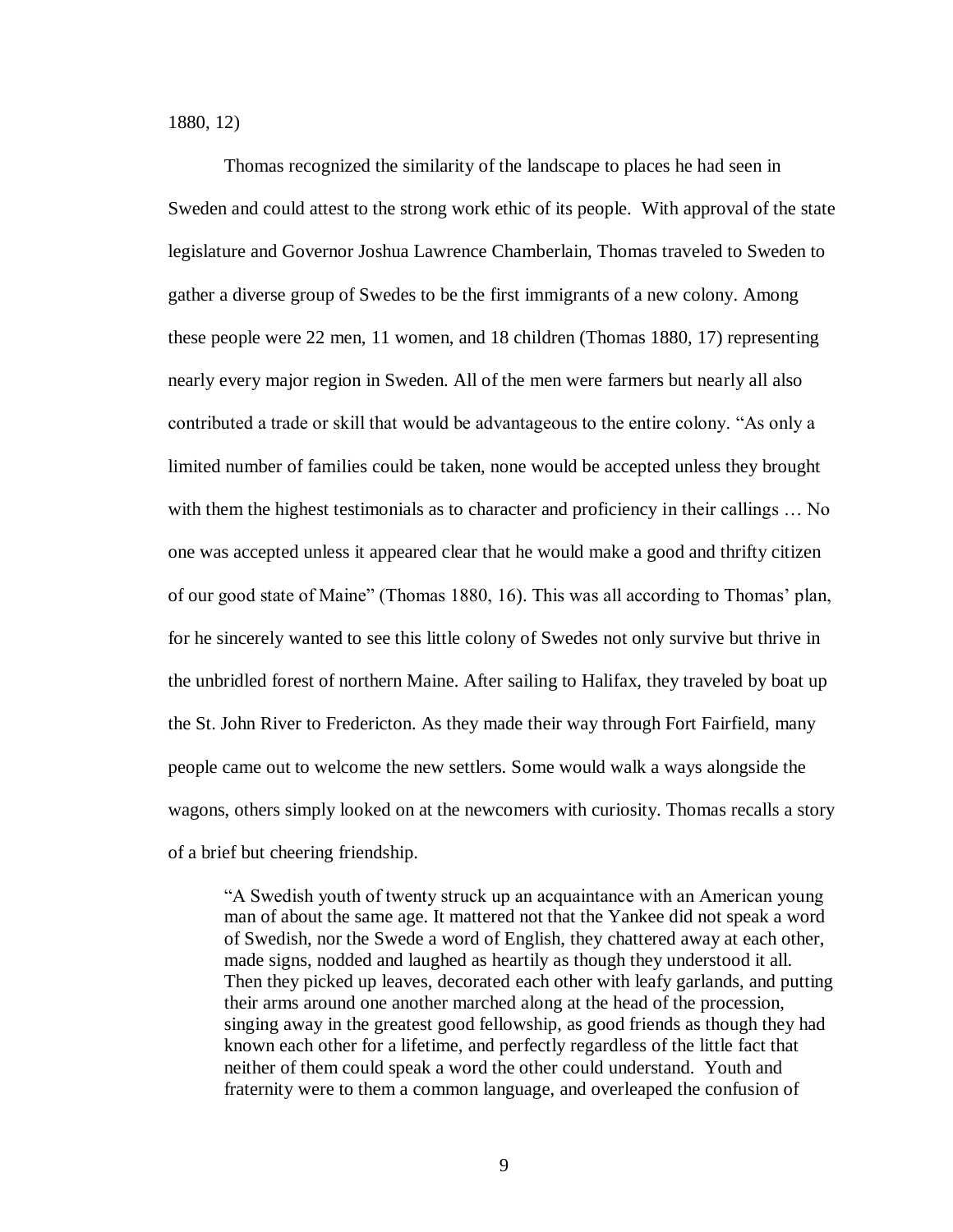tongues." (Thomas 1880, 20)

At some point the boys parted ways, and after making their way through miles of woods, those first fifty settlers arrived at their new home away from home, New Sweden: "a name at once commemorative of the past and auspicious of the future" (Thomas 1880, 21).

#### **The Early Years in the Colony**

Because of their early arrival, July 23, 1870, the state has only completed six of the twenty-five cabins planned for the settlers (Thomas 1880, 24). But the Swedes went right to work and by late in the fall there were 26 homes built, as well as a building called the *Capitolium* (The Capitol), which served as a place for storage, meeting, school and worship. Roads were built, and workers could earn credit at the local general store for their labor. The teams of men were led by those individuals who were able to also speak English, so it became apparent from very early on that this was an advantageous skill to have. More Swedes had also arrived by this time, bringing the population up to 114. On August 21, the very first marriage in New Sweden took place. The ceremony was conducted in Swedish, "but according to American forms"(Thomas 1880, 28), a pattern that seemed to permeate many areas of settlement life and development.

During the summer and fall, the clearing of acreage was of top priority. As described by Thomas, "The primeval American forest rang from morn till eve with the blows of the Swedish axe. The prattle of Swedish children and the song of Swedish mothers made unwonted music in the wilds of Maine" (Thomas 1880, 25). But women also did their fair share of labor. It was a common sight during clearing and cutting to see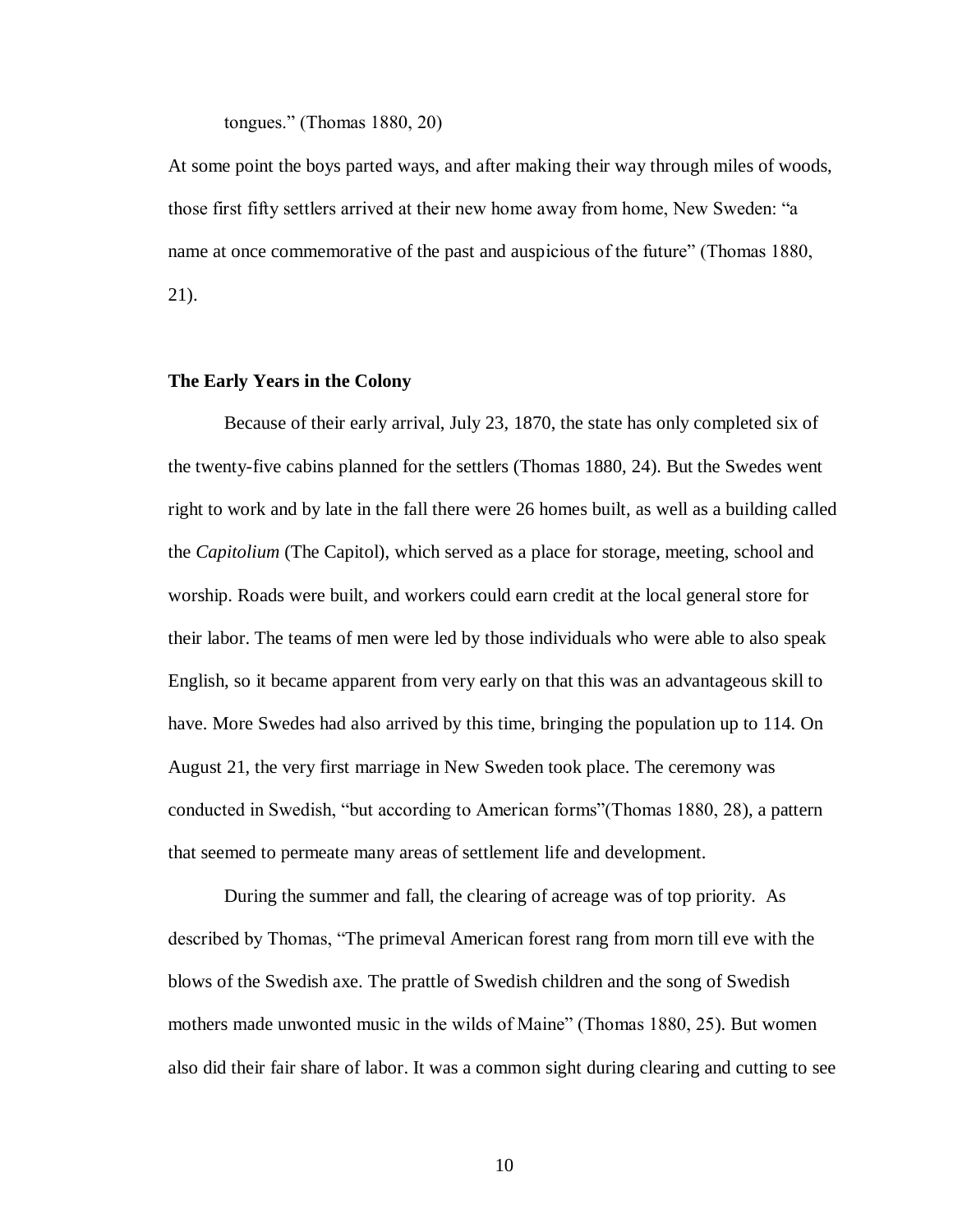a man at one end of a cross-cut saw and his wife at the other. There are many accounts of women, carrying out what seem now to be extraordinary feats during as ordinary work. One account recalls a women who, when he husband fell ill, chopped down several cedar trees, cut them, carved out and shaved these into shingles (commonly used for exchange), which she then carried three miles through the woods to barter for medicine. "By such toil was this wilderness settled." (Thomas 1880, 40).

Making cedar shingles served as popular work for farmers during the winter months, which were harsh by most standards, but relatively commonplace for most of the settlers and likely mild in comparison to those hailing from more northern regions of Sweden. Because every day since their arrival in July had been largely devoted to the clearing and cutting of woods, the settlers had no shortage of wood to keep them warm during the long winter months. At this time the Swedes introduced skiing to America. For them, this was commonplace in Sweden and served as much more than sport; it was a necessary means of transportation during the winter, when snow would accumulate by the foot.

The colony progressed steadily and successfully. A man from New Hampshire by the name of Albe Holmes owned a starch company and opened multiple factories in New Sweden (Hede 2001). This quickly became an important industry in the area. Several commercial centers were forming, including general stores, a hotel, a creamery and other places of business. This was aided by the extension of the B&A railroad from Caribou to New Sweden. Goods were then more easily transported and commerce developed quickly. Beginning in January of 1872, there was a weekly newspaper in Caribou called "The North Star" which had a column written entirely in Swedish. Appropriately named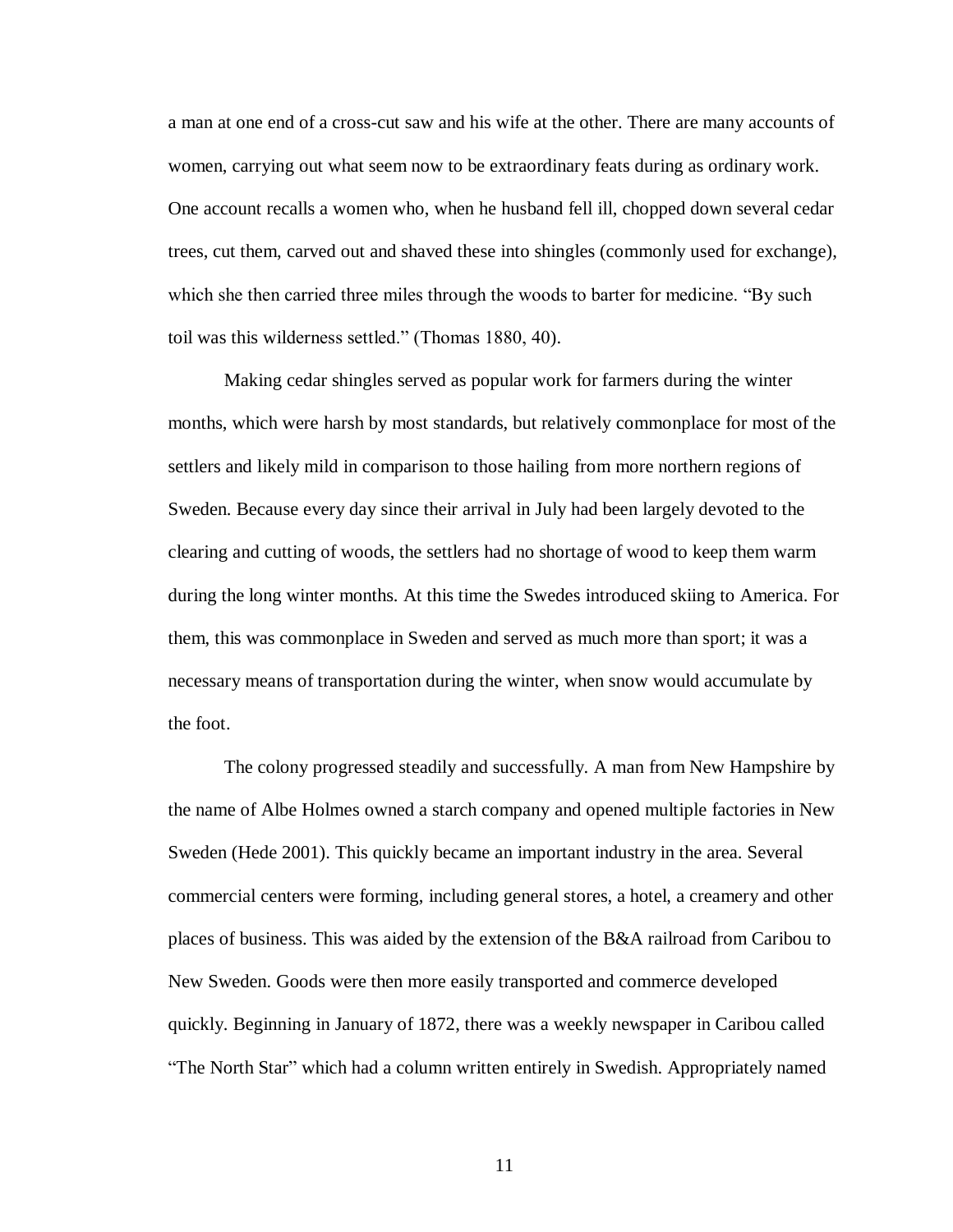the "*Swensk Column*", it was mainly written by notable persons of the community, often times Pastors. "This was the first paper, or portion of a paper ever published in a Scandinavian language in New England," (Thomas 1880, 43). Although it ran for little more than a year, it was extensively read in New Sweden. And those who had run advertisements in Swedish during the paper's operation had received a great deal of business from Swedes (Hede 1970, C-3). By 1880, only a decade after the arrival of the original 50 Swedes, their population had grown to 787, an increase of 1474% (Thomas 1880, 48). Also in that time, 4438 acres of land had been cleared where dense forest had formerly stood, without the assistance of heavy machinery or electric tools. The community held a decennial celebration to celebrate this first decade of achievement. Many notable individuals were in attendance including the beloved William W. Thomas and former Governor and General Joshua Lawrence Chamberlain. During his speech in which he spoke very highly of the Swedes, Chamberlain said, "For we are of one blood, friends, and but little removed from each other in traits and temper, though you have kept nearer to the original stock. The same may be said of language. Of our two forms of speech the soul is the same and the features too, if not the flesh. Word answering to word, as the face of a friend."(Chamberlain 1880, 53). At the end of the program, the American national anthem was sung. As recorded, "The audience all rose, and Swedes and Americans, each in their own language, but to the same music, sang their national anthem." (Chamberlain 1880, 58). But just like the friendship between the American and Swedish boy traveling to the colony on the first day, this harmonious bilingual existence could not, and did not, last forever.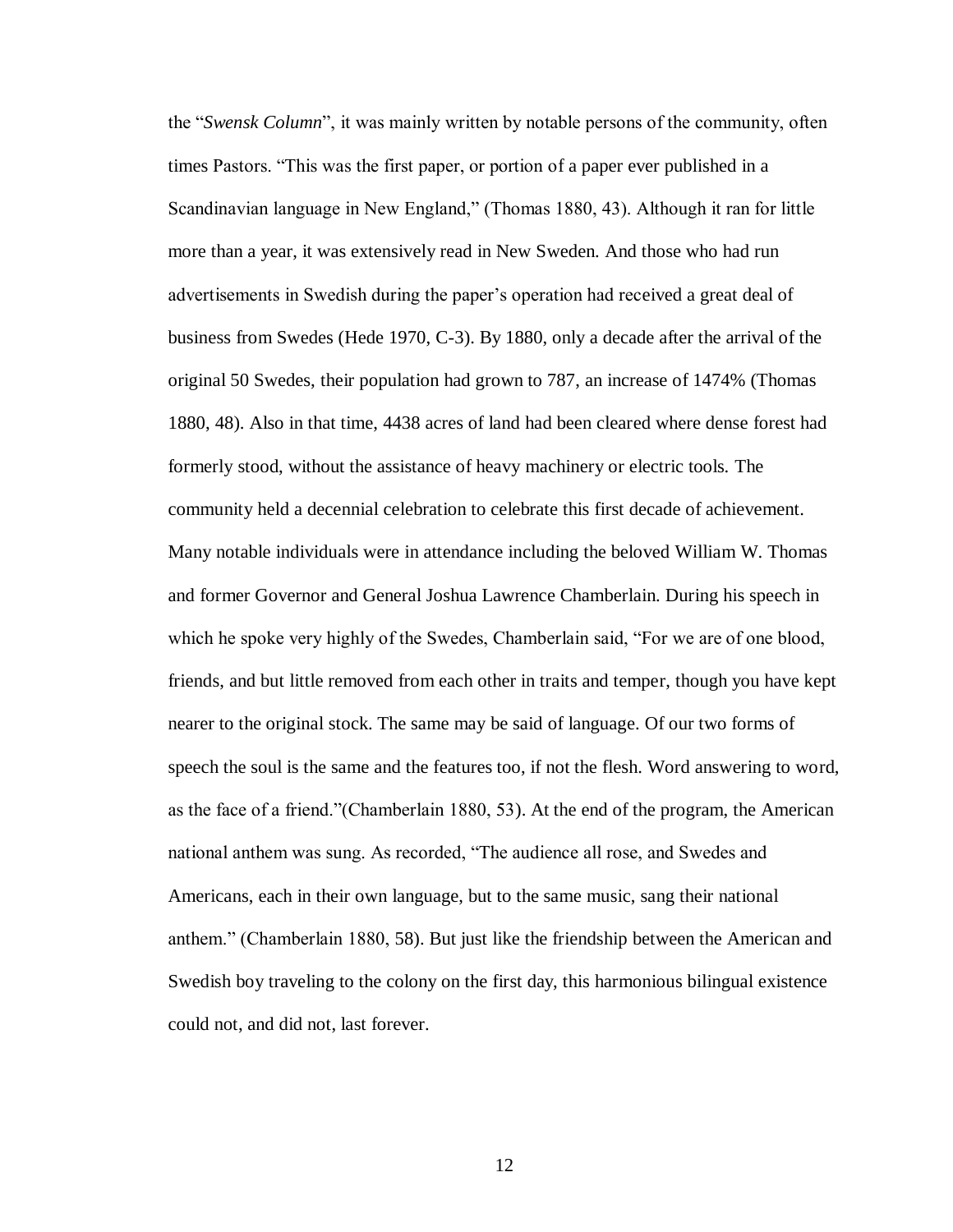## **CHAPTER TWO: LINGUISTIC TRAITS AND CHANGE IN NEW SWEDEN**

Sweden is a vast country with an array of landscapes ranging from sweeping fields and forests, to frozen arctic tundra. And just as different and diverse as its land is its language. Traditionally, there are six distinct dialects of Swedish. Within each of these, vernaculars can vary from town to town and number in the hundreds. While there exist dozens of phonetic and phonological differences among these dialects, certain generalizations can be made to characterize each. It is well known, for instance, that those from Southern Sweden, particular the region of Skåne, pronounce their r's differently than most other Swedes. This is influenced by their close proximity (and former belonging) to Denmark (Dan Olson, pers. comm.). Or, for instance, a recent poll in Sweden determined that Gothenburg is the most charming of the Swedish accents, and advertisers readily seek out people with this melodic accent. Today in most areas of Sweden, the language has become so streamlined that the regional differences are little more than accents. But it is safe to say that there were, at one time, regional dialects so distinct from one another that communication between them was barely mutually intelligible.

#### **The Swedish Language in Early New Sweden**

William W. Thomas understood that in many Scandinavian settlements in the Midwest, immigrants often came from the same villages or towns. While this provided a strong sense of cohesion within the community it also tended to give these groups a certain "cliquiness" and exclusivity. Thomas intentionally wanted to avoid this fate for Maine's Swedish Colony, so he searched for a more diversified population. While rallying interest in the colony, he purposefully sought out people of various crafts and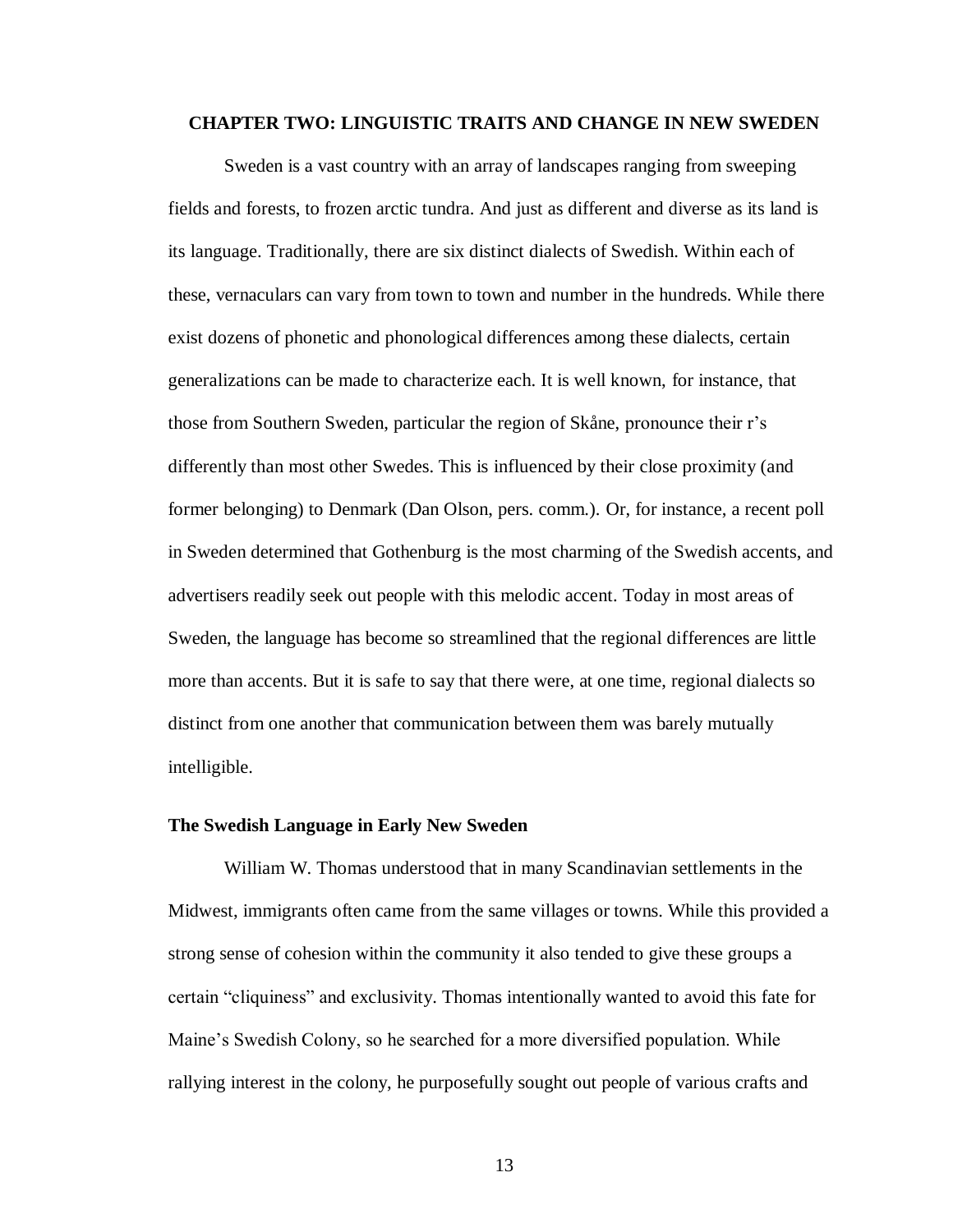trades, as well as people from different areas of Sweden. This resulted in the early New Sweden area becoming a mixing pot of individuals with dialects so dissimilar, that communication was sometimes hindered.

"From every part of Sweden had come the immigrant settlers of the settlement, each bringing with his or her own way of speaking Swedish. One from Norrland could not understand the Scanian [from the Skåne region] dialect, nor the Scanian the Norrlandic. Those that hailed from Jemtland had their own, and our Scanian way of speaking was the butt of ridicule with all other Swedes, as well as Scanians themselves, for there were as many widely different dialects spoken within the province as without." (Malmquist, J-64)

A brief anecdotal account demonstrates this well. Two families, early in the colony's development, had farms across the road from one another, with one family from Norrland and the other from Skåne. One day, the lady of the house from the Norrlandic family, Mrs. Englund, went to visit the lady from the Skåne family, Mrs. Falk. After speaking for some time, Mrs. Englund returned home and excitedly informed her husband that she had just learned three English words: Yes, No, and "Tjuva". As explained by Marie Malmquist in her account, "'Tjuva' is Scanian for pitchfork. Mr. Englund wondered how she ever learned to pronounce the last word," (Malmquist, J-65).

Despite Thomas' initial intentions, as more settlers arrived, Swedes began to congregate with those from their homeland regions. Those from the Skåne region, tended to live on East Rd, those from the Jemtland region, settled in the area known as Jemtland. The natural tendency to gather among those with whom you are most similar, did in part shape some areas of New Sweden, but as children grew up and married, these geographic and linguistic distinctions began to fade, a linguistic phenomenon known as generational leveling.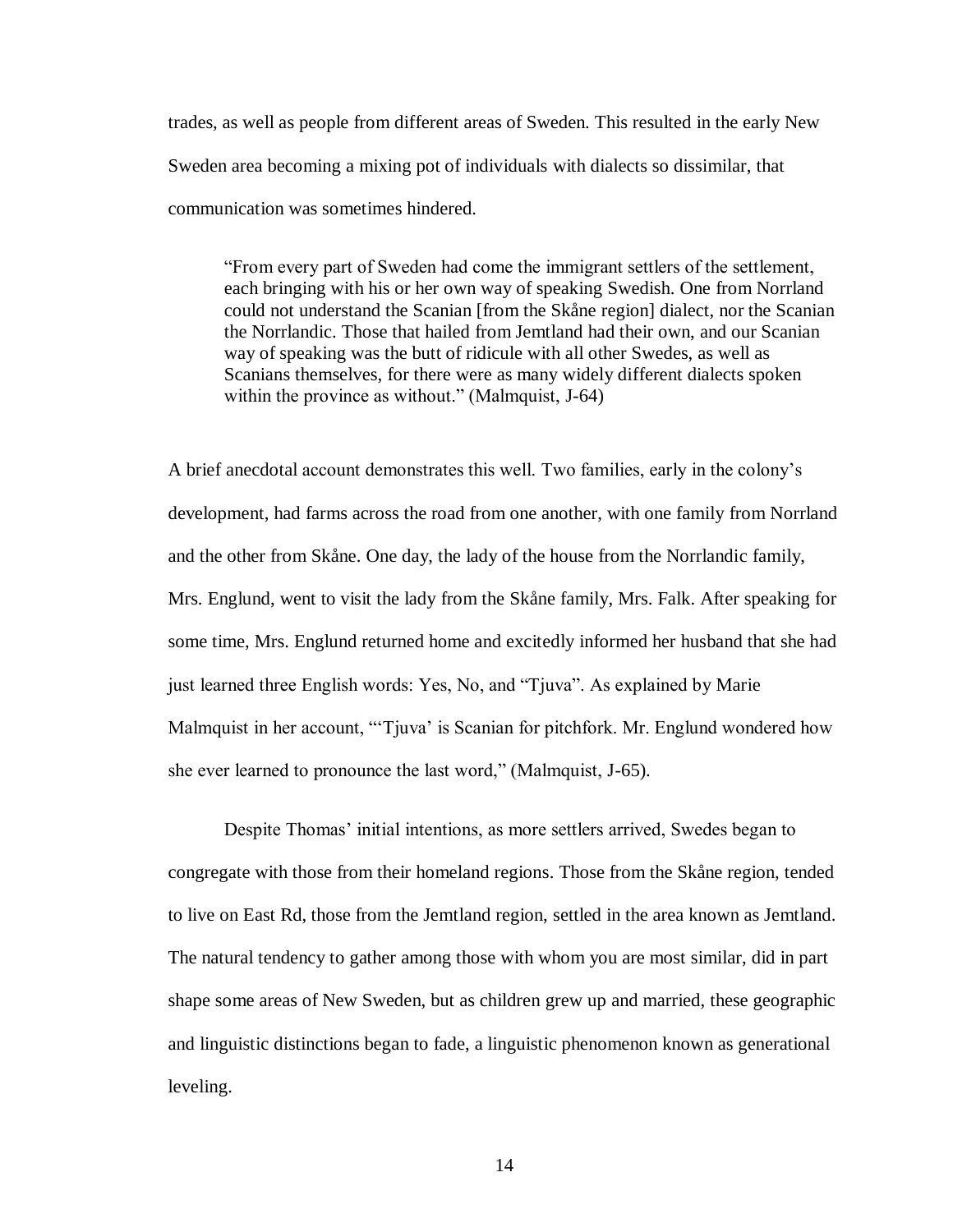In 1902, a publication entitled "In Fair Aroostook, Where Acadia and Scandinavia's Subtle Touch Turned a Wilderness into a Land of Plenty" was published by the Bangor and Aroostook Railroad Company. It was written by Clarence Pullen and was an account of his visit to Aroostook County and particularly the Swedish Colony. During his visit, he called upon the Tall family. Of the two daughters he wrote, "There was a piano, and the elder girl, to her own accompaniment, sang some Swedish hymns very sweetly. Both of the girls spoke perfect English with only a little of the crisp Swedish enunciation and softer voices to distinguish their accent from that of the average educated American girl." (Pullen 1902, 70). The younger of the two girls mentioned is my great grandmother, Ethel Tall. From the perspective of an outsider who was, perhaps expecting to encounter immigrants struggling with English, it may have seemed that these girls had lost their linguistic heritage. But I know this not to be the case, as my great grandmother was indeed fluent in Swedish and remnants of that "crisp Swedish enunciation and softer voice" can still be heard in my grandmother's speech today.

### **Schools in New Sweden**

While much Swedish was at first retained, it is undeniable that there was a strong push for English education right from the very beginning in New Sweden. The first formal schooling began in November of 1871 (Thomas 1880, 38). It took place at the *Capitolium*, which, as formerly noted, also served as the town meeting place, storage house, and place of worship. Andrew Wiren, a Lutheran pastor from Sweden, served as the teacher and was also a prominent colony leader. He has spent some time living in the west, where he had gained fluency in English. The first class consisted of seventy-seven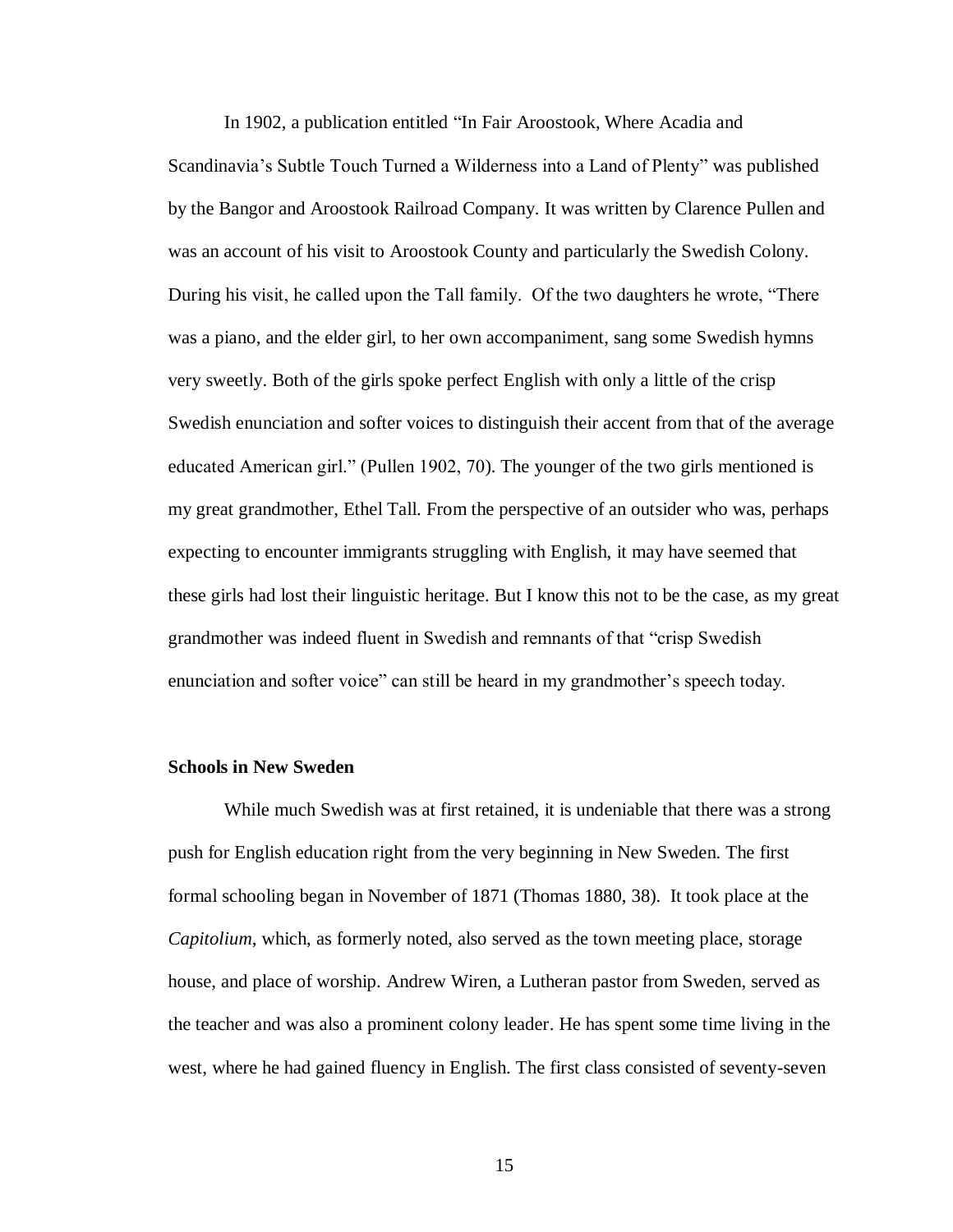students, and their principal subject was English (Thomas 1880, 38). "To learn to read, write and speak English was of more importance than all else."(Thomas 1880, 38). Pastor Wiren also taught evening classes for adults so that they could become proficient in English as well. Marie Malmquist, a student of Pastor Wiren, wrote that he had a unique style of teaching that was very effective. "The first day of school I learned to spell and pronounce a dozen words, the names of the sixteen counties of the State of Maine, and how to say yes and no with emphasis."(Malmquist, J-62). Even after less than a year after the opening of the school, it was said that many could speak and read English well and that some could write well too. Having access to this public education was highly valued by the community and many would travel for miles to attend, even in the winter when they would ski to school (Thomas 1880, 42). By 1873, Thomas observes that schools were flourishing. "Such an advance had been made in English, that most of the children above ten years of age, could read and write out language tolerably, and speak it well. An American visiting the colony had no need of an interpreter, for every child that talked at all, could speak English." (Thomas 1880, 46). This we know to be true from the observations made in "In Fair Aroostook", where it seemed to the visitor that the Swedish girls' English was practically indistinguishable from any other American girl. A woman by the name of Edith England taught at a one-room schoolhouse on Madawaska Road. One of her pupils, Hilma Hede, recalled that, "Edith England stressed the importance of turning her Swedish youngsters into Americans,"(Hede 1981, 27).

Eventually, English was no longer simply the goal of education, but also the medium, as all schooling eventually became entirely conducted in English. This was also true of other Swedish communities, where English was the only language accepted in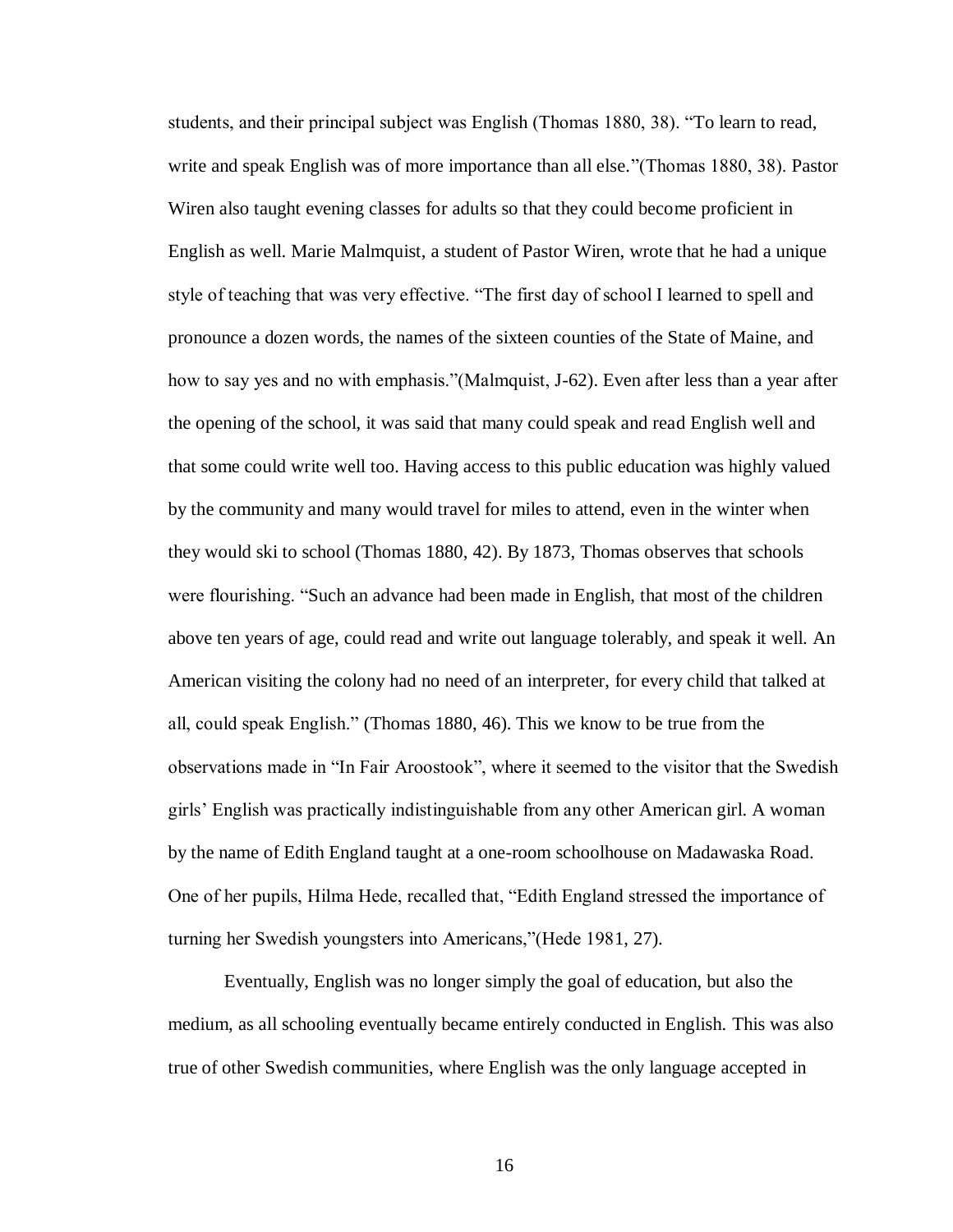public schools. For many children, this meant that their first time they spoke English was their first day of school. There are many amusing stories of the confusion that this would sometimes cause. For instance, young Evald Folk Anderson had been told that in school he was only allowed to speak English, so when asked to state his name he said, "Evald People Anderson". 'Folk' means 'people' in Swedish. Another instance of first-day confusion occurred when a young boy named Uno was asked to give his name on the first day. He said "Uno" so which the non-Swedish teacher responded, "No, I don't know" It is said this on for a minute before the teacher understood (Dorothy Anderson, pers. comm.).

Although great progress was being made in the English education of the colony's youth, little was being actively done to preserve their native language. In an interview about her childhood in New Sweden, Alma Peterrson, who came to New Sweden as an infant in 1887, spoke about her schooling experience.

"Alma told us that they weren't allowed to speak Swedish, even though practically the whole class spoke it. If they did speak a word of "Swede" they would have to stand in the corner. Now she states that it was a good thing, for how else were they to learn the English language. At home, the parents were no help because they spoke Swedish all the time. "So," she adds, "we had to chew our fingernails and everything before we spoke any Swedish." (Soderberg 1976, 27)

Studies from other Swedish communities cite peer ridicule as being an important factor in discouraging the use of Swedish among school-aged children. While this was likely not the case in New Sweden, due to the homogenously Swedish make-up of the classes, teachers strictly enforced a no-Swedish policy, as evidenced above. But while English was pushed from the beginning at school, in church, Swedish remained an integral part of worship and remained present long after it had disappeared elsewhere.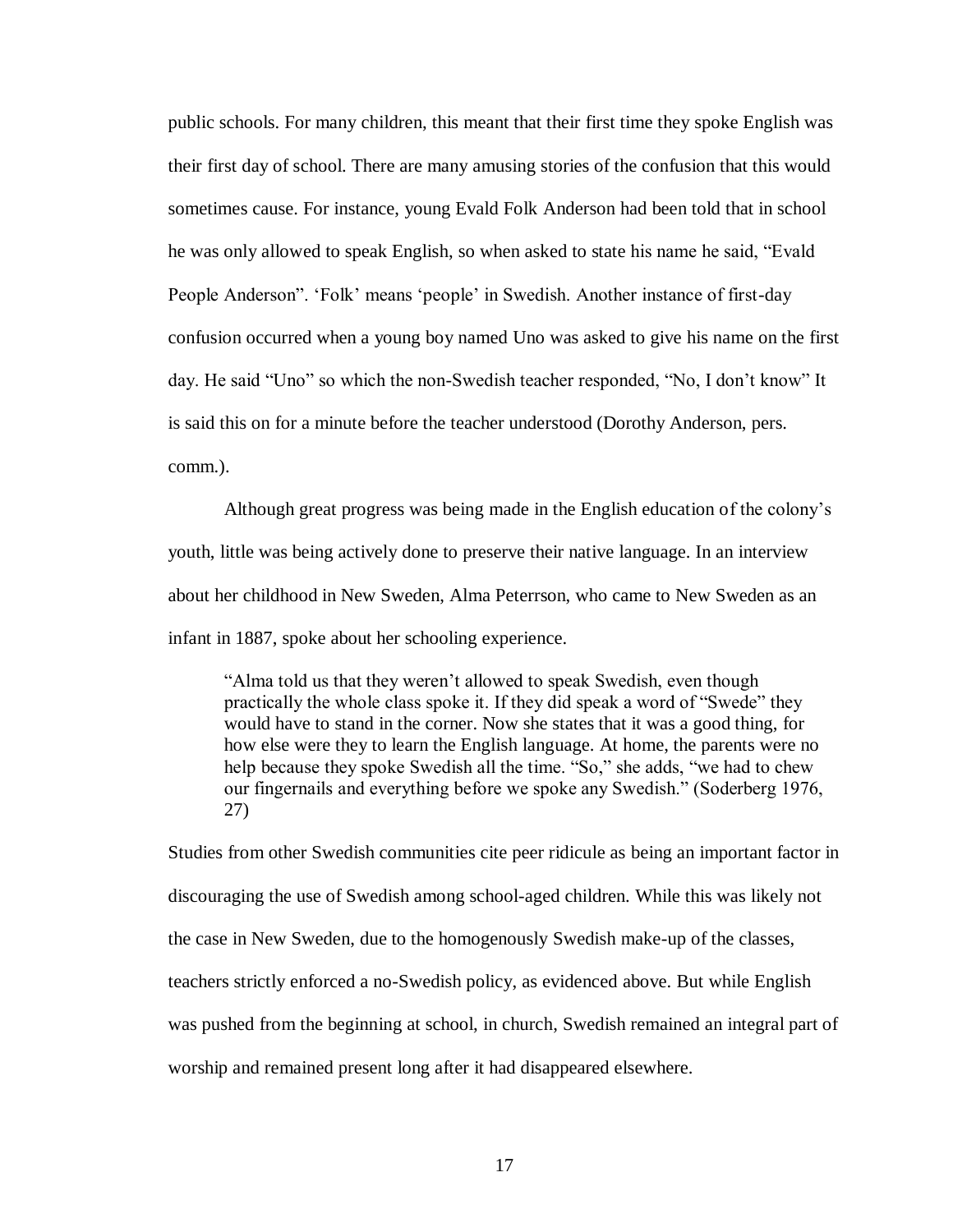### **Swedish in the Church**

In Maine's Swedish Colony, the church is and has always been at the center of community, family, and spiritual life. There are three main Christian denominations that have been ever-present in the colony's history: the Lutherans, the Baptists, and the Covenanters. The church that my family has always been a part of is the New Sweden Covenant Church. While its history is unique to its congregation, it can be safely assumed that the other churches in the community followed a similar path.

The church was founded in 1886, and originally named the "Fria Missions Kyrka" (Free Missions Church) (Anderson 2003, 36). The charter was signed on Nov. 27, 1886 by 17 community members including Lars P. and Amanda Larsson, my great, great grandparents. Winters were harsh, but Sunday service was not considered optional. My grandmother recalls the long 5-mile sleigh ride to church in the winter, and playing the piano on days so cold her fingers could barely play. Through these tough conditions, services continued.

The children of the church members attended Sunday School in Jemtland. Mr. John Berglind taught classes there for thirty-six years. Most children attended Sunday School from when they were 5 or 6 until they were confirmed, around age 12. They used Swedish Bibles and each week he assigned one student to read the text aloud in Swedish for the following week. My grandmother Eloise recalls this as being good practice for learning Swedish. Without this practice, Eloise would not have been ever taught how to write Swedish and she is a notable exception among her generation in retaining this ability. Likewise, in other Swedish communities Sunday school was the only place where any type of Swedish instruction seemed to occur, since English was the official language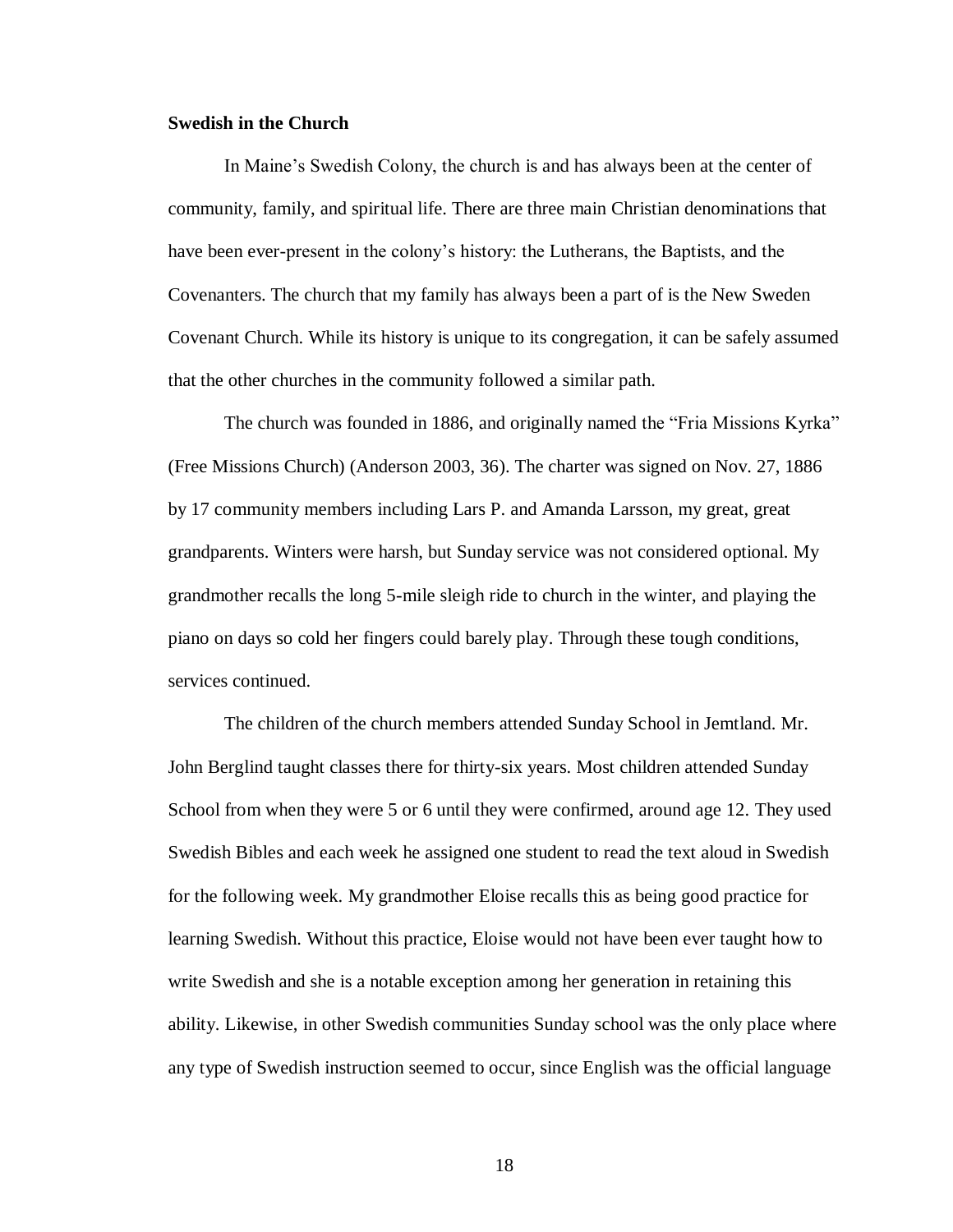of the classroom.

Every year the Jemtland Sunday School also put on a Christmas program at the Church. Each child was assigned a different piece to perform or contribute; my grandmother recalls one year when she had to recite from memory a 16-line Swedish poem.

For the first 56 years of the church's history, all sermons, Scripture readings, prayers and songs were in Swedish (Anderson 1986, 29). But as marriage between Swedes and non-Swedes became more common, a growing need to accommodate all members of the congregation became apparent. Eloise recalls that her confirmation had been conducted in "broken English" as this was the time when they began to incorporate English into the church. "While Pastor Lindgren was here he introduced an English service once a month, which expanded until we rarely used the Swedish" (Anderson 2003, 37-38). Attempting to offer services in both languages was popular for some time in Swedish communities around the nation, but as in this case, English soon became the dominant language shortly thereafter. 1943 marked an important year for the Covenant Church, during which it experienced changes in language, leadership, and affiliation. During the previous year, in the 1942 annual report of the church, the only English word used was "automobile" (Anderson 1986, 28). In 1943, Carolyn Peterson, who was standing in as acting secretary for Fritz Sjoberg, recorded the annual report, written for the first time, entirely in English (Anderson 1986, 29). In 1944 when Pastor Frykholm resigned, the request for a new pastor read "We desire someone who speaks, though not necessarily preaches in Swedish" (Anderson 1986, 30). Soon after, English Bibles replaced Swedish Bibles; most songs, although many still sung in their original language,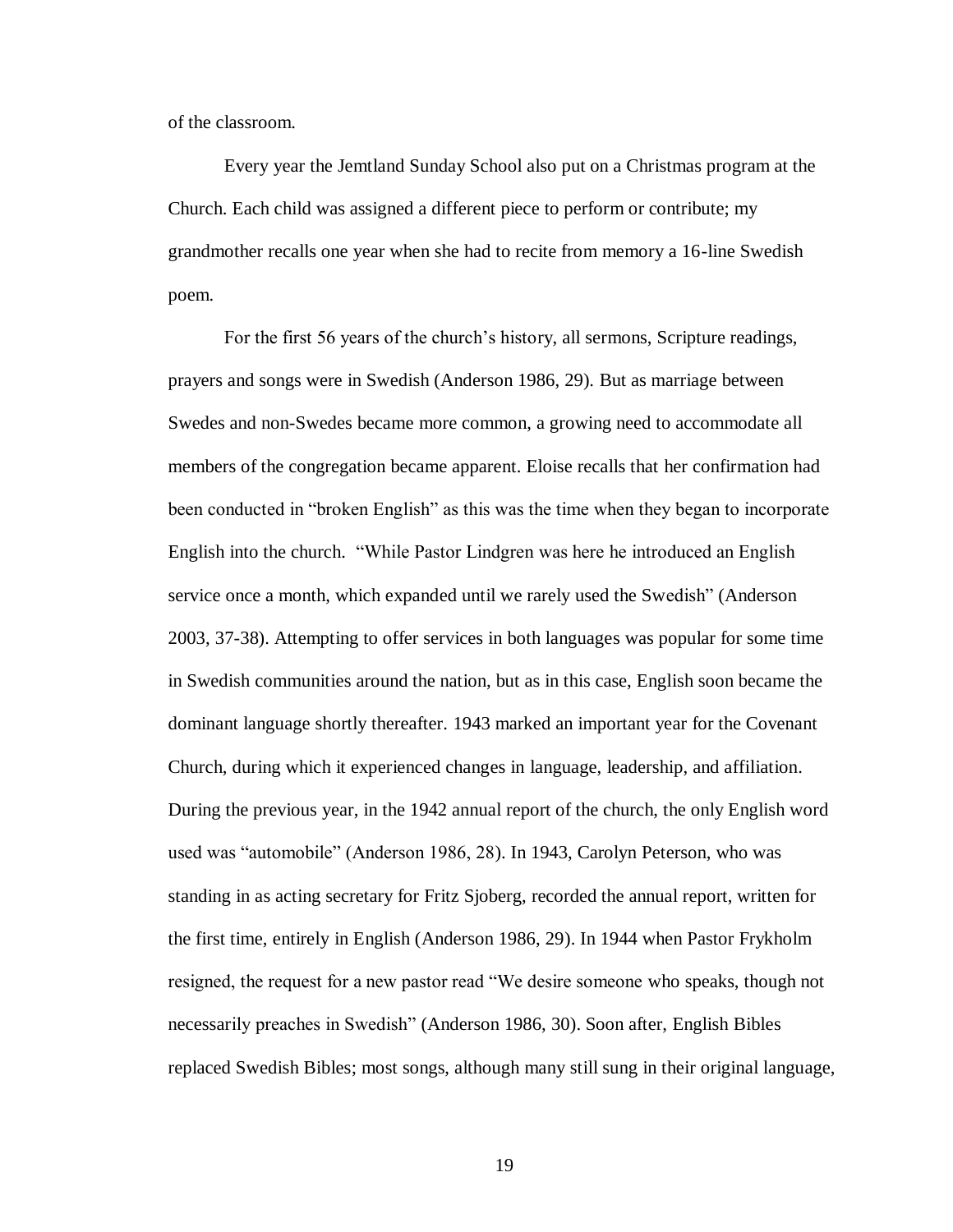were translated. The language of the church was changing, responding to and reflecting the changing face of the community. But many who grew up with the traditional Swedish worship recall these services and memories with fondness. In a survey asking congregation members about their most beloved memories from the church, Louis P. Larsson, the cousin of my grandmother, said this: "Worship services and Sunday School were conducted in the Swedish language. It seemed to me as a child that communication with God was best achieved in Swedish." (Anderson 1986, 42)

While many churches in Swedish communities began to abandon the Swedish language during World War I in New Sweden the Free Missions Church held onto their Swedish language until World War II. This could be because the colony had a somewhat later start than others around the country. Or it could be due to their relatively isolated location. Either way, in regards to the church acting more slowly in adopting English, New Sweden offers a good example.

#### **Swedish in Daily Life**

Although Swedish was losing its presence in church services and certainly in schools, it persisted in other parts of daily life. It was common for people to be known by a Swedish nickname, whether among friends or throughout the community, these nicknames persisted throughout time and many stuck for life. Eloise recalls playtime with her friend Helen and calling each other *Shisha*, meaning sister (Anderson 2003, 41). She and her actual sister, Evelyn, also referred to their younger brother Everett as *Lilla Bror*, or little brother. Eloise herself was called *Lilla Lovisa* by her Grandfather, who she called *Moppa*, based on *morfar* (grandfather, or literally mother's father). Other's in the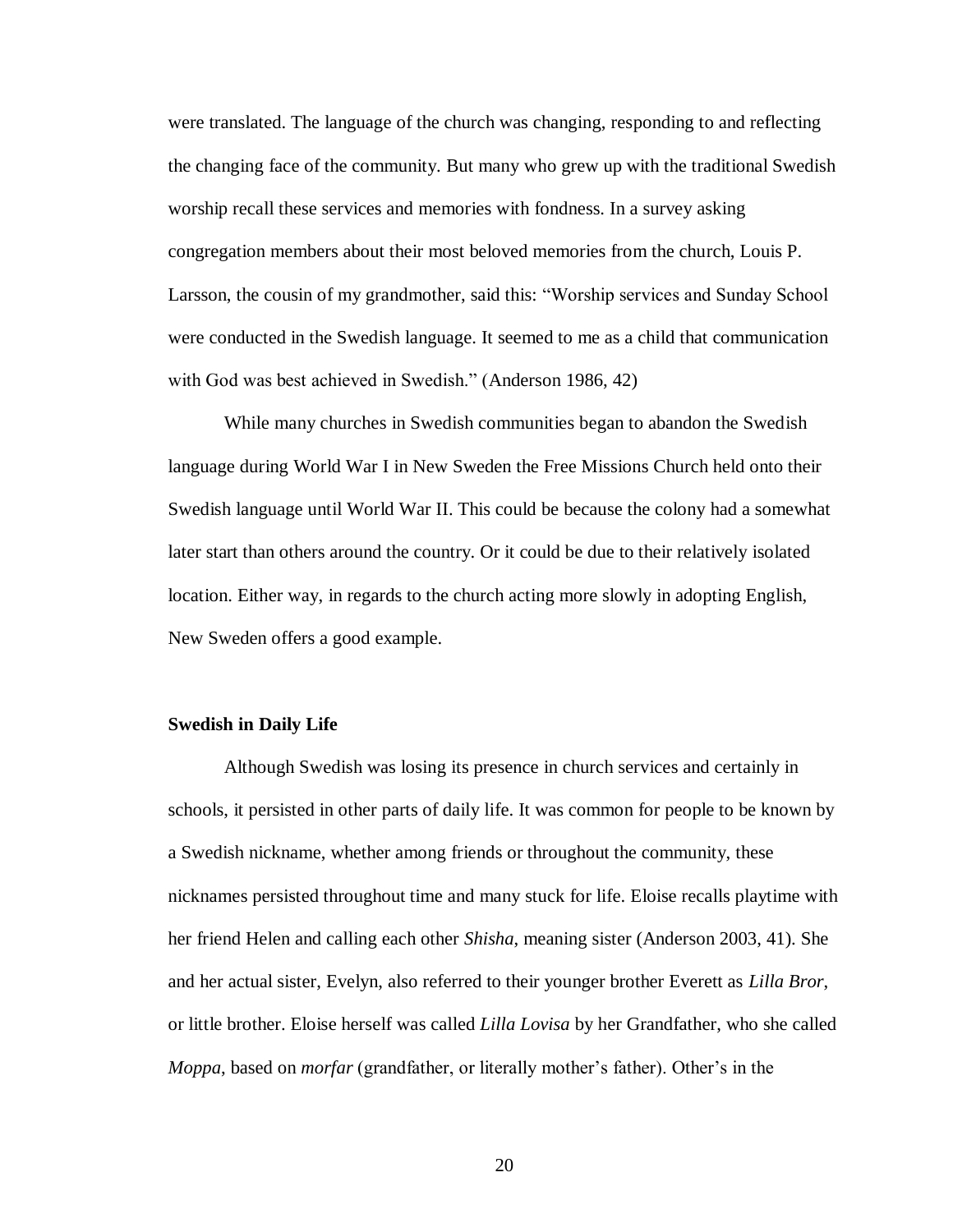community were known by their work, such as *Kuppa Stina*, named after her use of blood cupping as a lay healer (Dorothy Anderson, pers. comm.).

Swedish also remained present in the names of various places. Aside from the obvious Swedish names of villages such as Jemtland and Stockholm, stores and other buildings retained their Swedish names, such as Henry Anderson's filling station and store, *Kaffe Stuga*. The *Capitolium* remains thus named, and a restoration of one of the original settlers' cabin is suitably named *Lindsten Stuga*, after the family who originally lived there.

It is interesting to note that the Swedish that did remain in conversation among the older residents was actually very unique. This was the Swedish that had been spoken by their parents when they had left Sweden. But since that time, great changes had occurred in mainland Swedish, so much so that the Swedish that remained spoken in the colony was distinctly different from the contemporary form of the language. In the early  $20<sup>th</sup>$ century, not long after the emigration of most of the colony's first citizens, the government of Sweden established new rules in an attempt to create a more streamlined nationally singular language. This resulted in many changes in spelling and grammar rules. So while the language of Sweden was evolving into a new and standardized national orthography and syntax, the language spoken in Maine's Swedish Colony remained generally the same as it had been since the first settlers arrived. Additionally, the vocabulary of New Sweden's Swedes had not evolved with the changing times and failed to incorporate words for modern technology since there had been no words for these new things when their parents and grandparents had learned Swedish. This explains why the only English word in the 1942 annual report of the church had been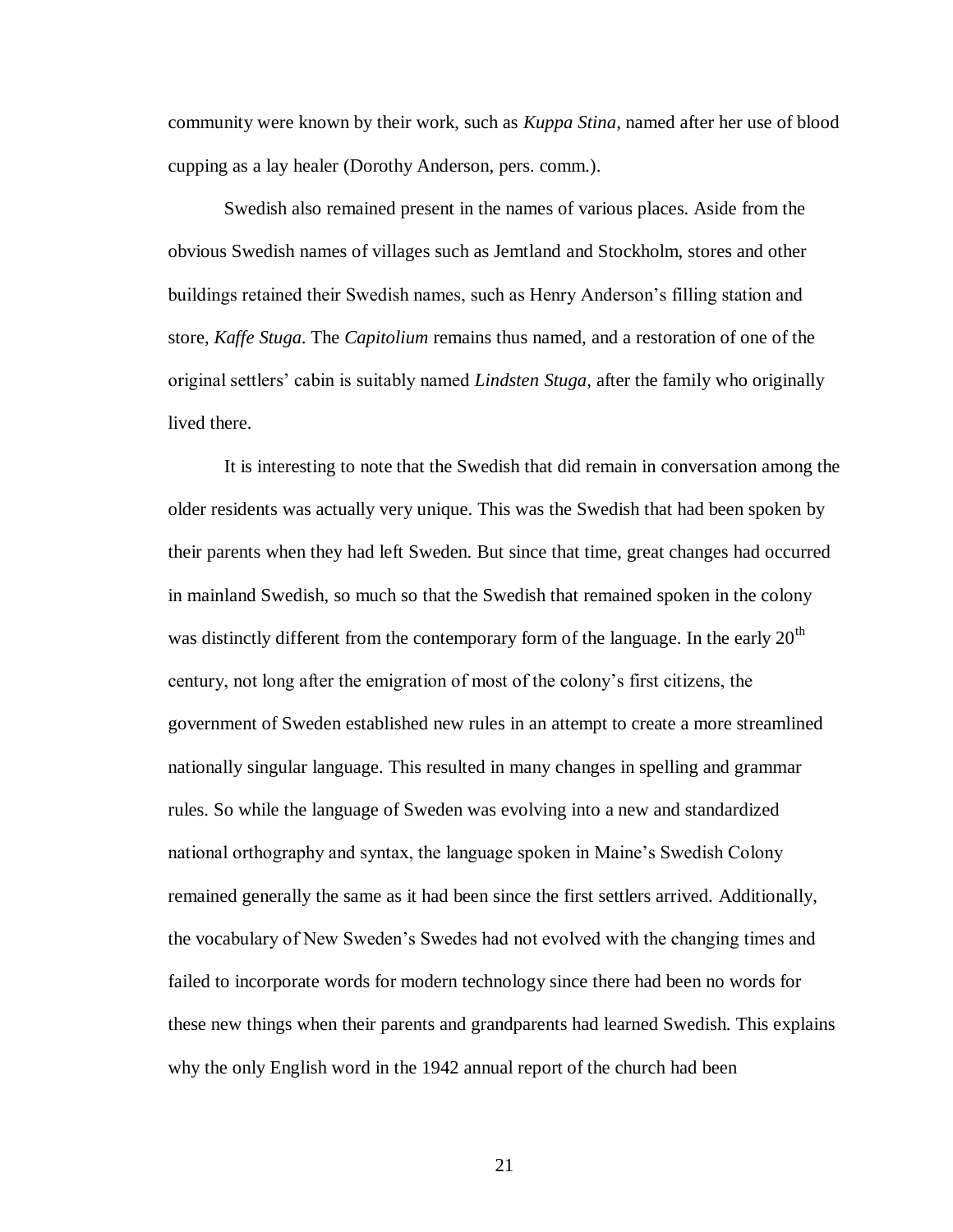"automobile". In an interview conducted for the documentary "Old Maine Swedish Farms", Edmund and Eloise Anderson, my grandparents, are speaking in Swedish when Edmund stops and turning to Eloise, asks in Swedish, "What is the Swedish word for 'Maytag'?" Eloise did not know because mechanized washing machines did not exist when she learned Swedish as a young girl. The Swedish that was spoken in New Sweden was unique in that it was no longer spoken anywhere else. As the Swedish community had grown, developed and adapted, its native language had remained, in a sense, frozen in time.

The children of this generation (my grandparents generation), who had been discouraged to utter a word of Swedish while in school, and whose parents did not readily teach their children their native tongue, were exposed to even less of the Swedish language. Most of my father's generation was raised in English-speaking households, as their parents felt that Swedish no longer had practical applications in the daily life of their children. As my aunt, Dorothy Anderson explained, "We grew up hearing jokes told in Swedish by aunts and uncles etc., or the joke would be told in English and the punch line in Swedish, and when we asked what they were, we'd be told, "Oh, that doesn't translate"." She and my father also recall their parents speaking in Swedish around Christmas time or birthdays, when something was to be kept secret. So while this generation still learned many songs and prayers and a few sayings in Swedish, they were never taught the language, and for some this was convenient. Others tried to teach their children the language but found that they had little or no interest in learning. Those who do speak Swedish among this generation are all self-taught, and have therefore learned the more contemporary version of Swedish.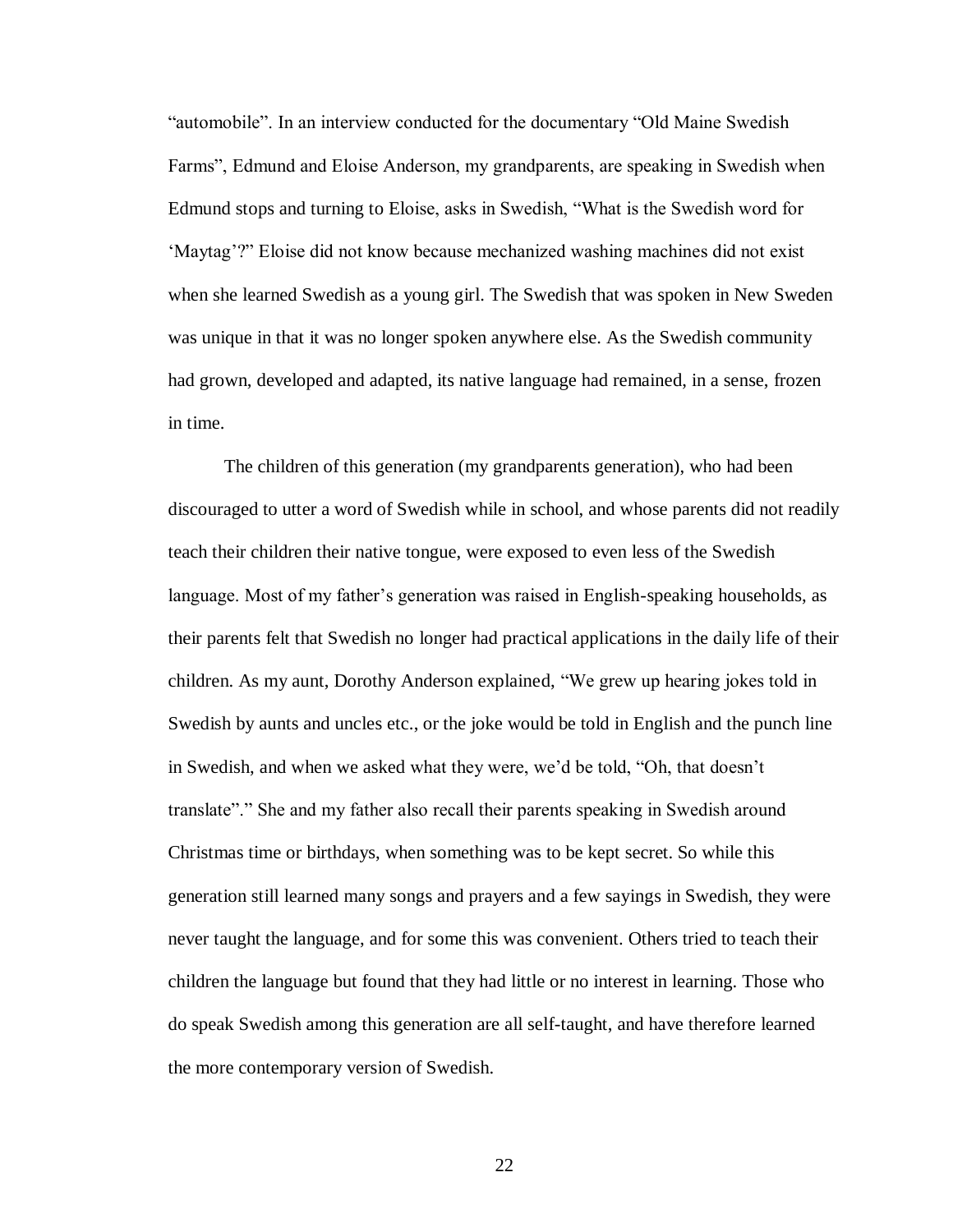#### **CHAPTER THREE: CULTURAL TRADITIONS IN NEW SWEDEN TODAY**

One of the biggest ways in which the Swedish language and culture is kept alive today is through the annual festivals and celebrations. In mid-December, the Santa Lucia festival brings together the various schools, churches, and families of the community, each of which designate a young girl to play of the role of Santa Lucia. In keeping with tradition, they wear long white robes and a crown of candles on their heads, signifying the bringing of light into the darkest time of the year. On July  $23<sup>rd</sup>$  the community celebrates Founder's Day, commemorating the arrival of W.W. Thomas and the first group of settlers. On this day, there is traditional dancing and festivities at the New Sweden Museum. But the biggest of all the celebrations is Midsommar.

#### **New Sweden's Midsommar Celebration**

Midsommar is a traditional Swedish festival that celebrates the summer solstice, the day of the year that enjoys the longest hours of sunlight. In Scandinavia cultures, it is historically observed as being the most important holiday aside from Christmas. The festival usually lasts for several days around the time of the summer solstice, which changes each year but usually falls near the  $20<sup>th</sup>$  of June. The celebrations include special songs, dances, food and dress.

While Midsommar was celebrated for the first few years of the colony's history, at some point in time the tradition of a community-wide celebration was lost. But in the early 1970's cultural revival efforts brought back this community celebration, and today it is one of the most popular annual events in the community.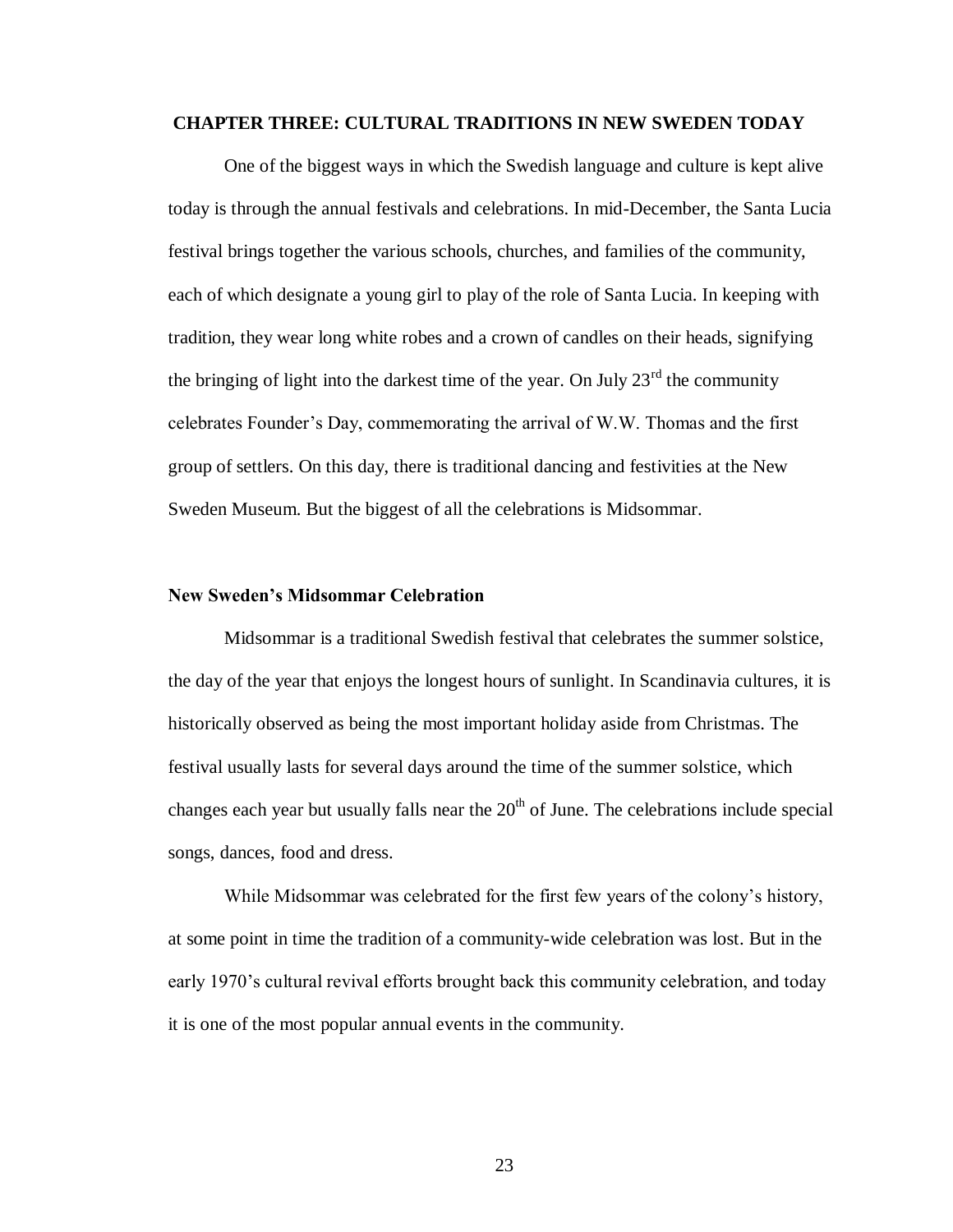#### Traditional Dress

During many of the festivities, people will don their traditional Swedish garb. Often times, these outfits or portions of them, are handed down through generations. A traditional women's costume consists of several parts; a blouse (typically plain and white), a vest, a skirt and apron, and a hat, usually accessorized with either a belt or a pocket-bag. Men's costumes are usually more simplistic, consisting of a white dress shirt, vest, and knee-length pants and socks. For children, young girls often wear dresses, often blue or yellow with a red or yellow apron and bonnet; boys wear outfits similar to the men and also with blue and yellow colors. Just as the language varies across the country, the Swedish national costume varies from region to region and even from town to town. Certain patterns, colors and styles are specific to particular places. Many people with these traditional outfits know the region that theirs comes from, and some will recognize others a well. I know this from personal experience as I've been told more than once that my skirt is typical of Rattvik, a village in the province of Dalarna.

#### Maypole (Majstång)

To begin the celebrations, the men, dressed in their traditional outfits, carry in the maypole; a large wooden mast-like structure with a cross beam at the top, from which hangs two wreaths; the entire maypole is covered in flowers and other greens. A group of children called the "Little Folk" dance group performs at this time, singing and dancing around the maypole, accompanied by traditional fiddle music. The kids in the group, mostly of elementary age, learn these simple traditional Swedish folk songs in Swedish and are taught the English translation as well so they have some sense of what they're singing. Any child can participate in the "Little Folk" group and do not need to be of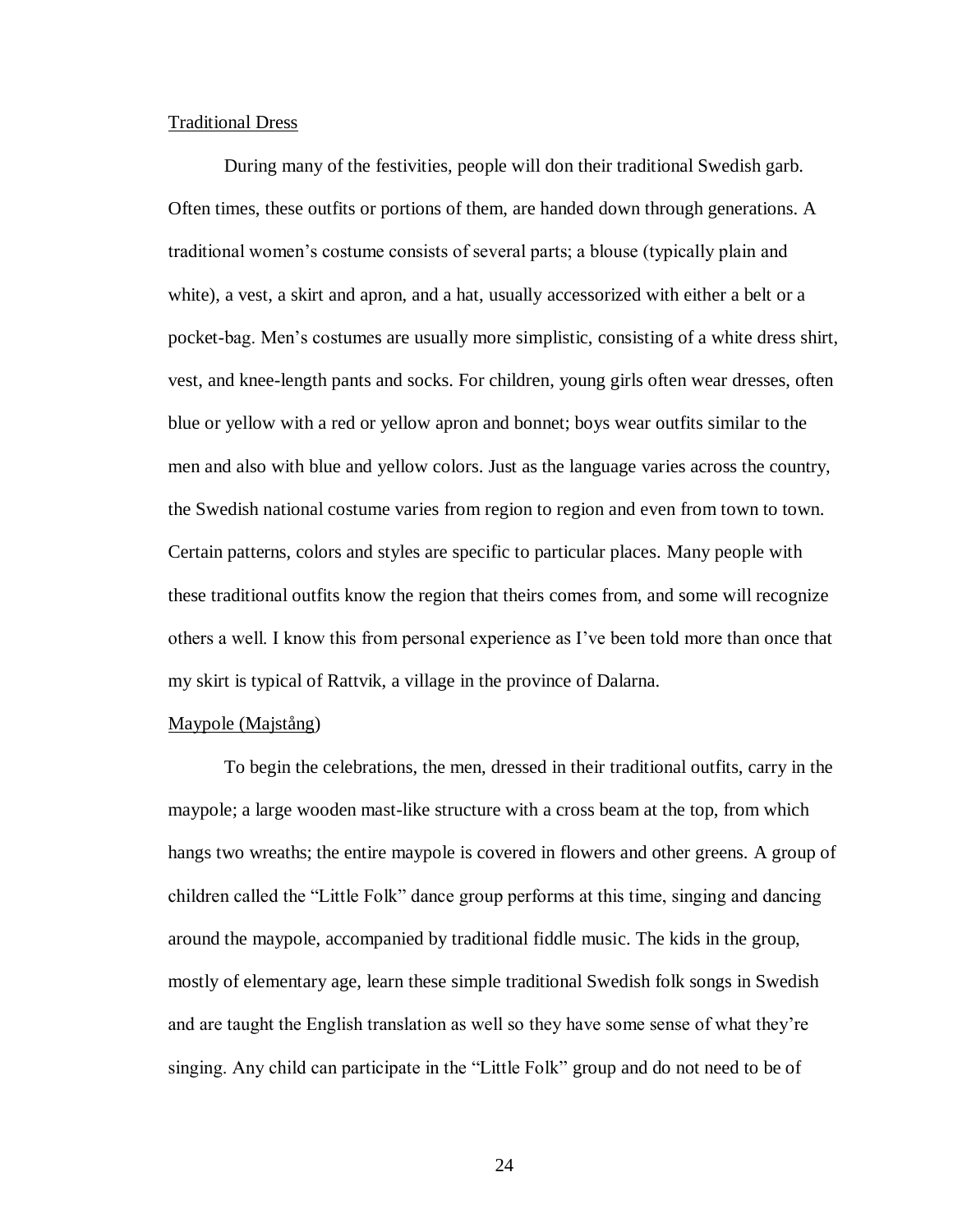Swedish ancestry to participate, just as many participants who enjoy Midsommar have no Swedish roots, but as just as welcomed to join in all the festivities.

## Traditional Food

A central part of the Midsommar celebrations is the traditional feast, or Smörgåsbord. While the term has entered American culture as referring to a large array of assorted food items, it means something more particular in the context of Midsommar. The Smörgåsbord is a communal effort, prepared by many people who often contribute the same dish each year. It consists of a cold and warm buffet, each marked with traditional Swedish dishes. Staples of the cold buffet include a wide variety of gelatinbased salads, cheeses, bread, and fish, most popular being the laxfärs (salmon loaf) and inladg sill (pickled herring). Highlights of the hot buffet include Köttbullar (traditional Swedish meatballs) and a well-liked potato based dish known as Jannssons Frestelse (Janssons' Temptation). For dessert, rice pudding and spritz cookies (similar to shortbread) are customary.

| <b>MATSEDEL</b>     | <b>MENU</b>           |
|---------------------|-----------------------|
| <b>Kallrätt</b>     | <b>Cold Buffet</b>    |
|                     |                       |
| Fruktsoppa          | Fruit Soup            |
| <b>Inlagd Sill</b>  | Pickled Herring       |
| Råkost Tallrik      | Vegetable Plate       |
| Fyllda Ägghalvor    | <b>Stuffed Eggs</b>   |
| Potatissallad       | Potato Salad          |
| Kålsallad           | Cabbage Slaw          |
| Bönsallad           | <b>Bean Salad</b>     |
| Sillsalad           | <b>Herring Salad</b>  |
| Tomat Aspic         | Tomato Aspic          |
| Fruktgelé           | <b>Gelatin Salads</b> |
| <b>Inlagd Gurka</b> | Cucumber Salad        |
| Limpa               | <b>Rye Bread</b>      |
| Ostbrickka          | Cheeses               |
| Ättiksgurka         | Pickles               |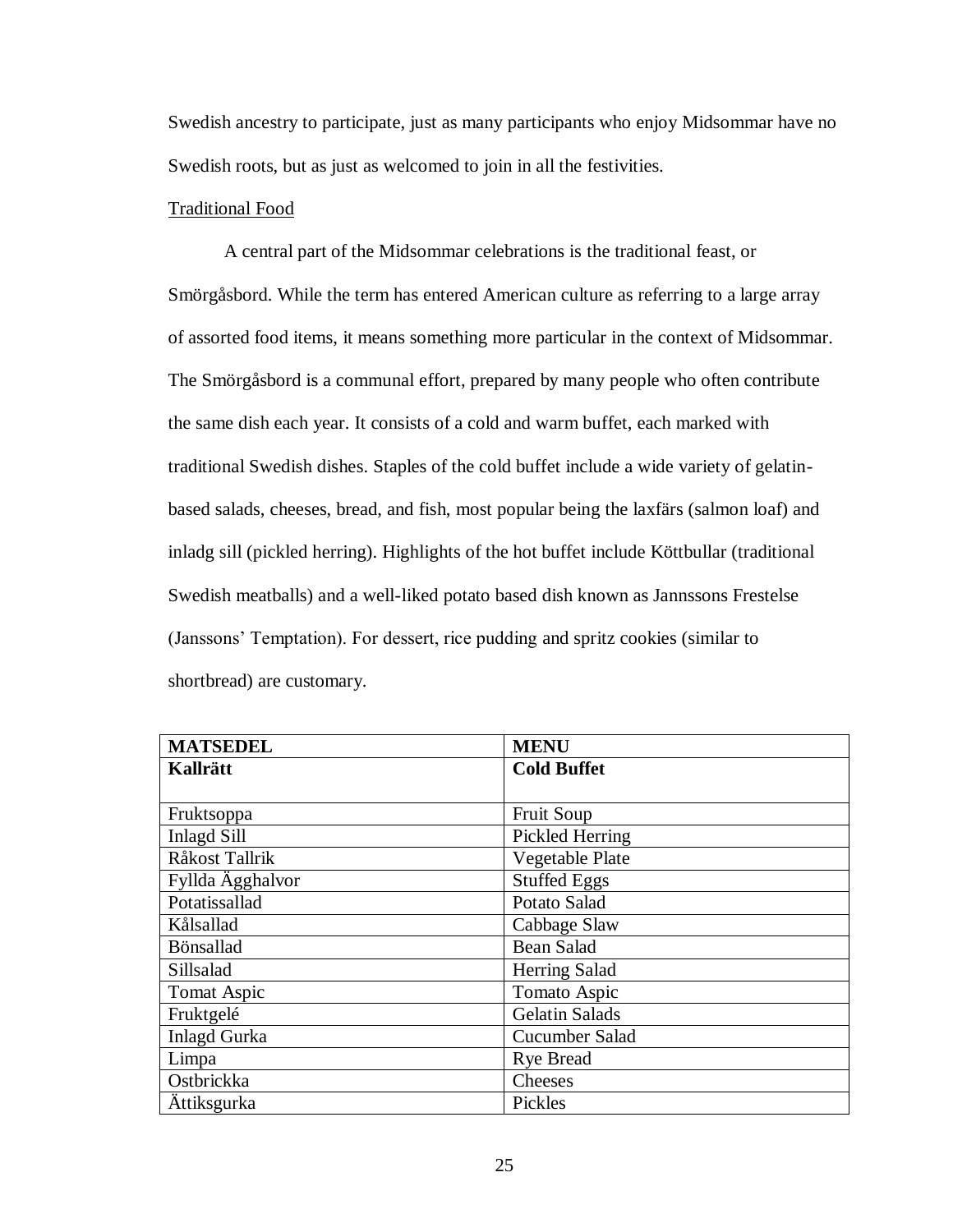| Knäckebröd                 | <b>Hard Tack</b>           |
|----------------------------|----------------------------|
| Lingon                     | Lingonberries              |
| Kory                       | Sausage                    |
| Leverpastej                | <b>Liver Pate</b>          |
| Laxfärs                    | Salmon Loaf                |
| Kokt Tunga                 | Beef Tongue                |
| <b>Skinka</b>              | Ham                        |
| <b>Varmrätt</b>            | <b>Hot Buffett</b>         |
|                            |                            |
| Rotmos                     | Mashed Rutabaga            |
| Brunabönor                 | <b>Baked</b> beans         |
| Köttbullar                 | Meatballs                  |
| <b>Jannssons Frestelse</b> | <b>Janssons Temptation</b> |
| Ugnsbakad Lax              | <b>Baked Salmon</b>        |
| <b>Efterrätt</b>           | <b>Dessert</b>             |
|                            |                            |
| Risgrynsgröt Pudding       | <b>Rice Pudding</b>        |
| Spritsar                   | Spritz                     |

(New Sweden Covenant Women, v)

At every place setting is a small card with the traditional Swedish table prayer, "I Jesu namn till bords vi gå".

> "I Jesu namn till bords vi gå, välsigna Gud den mat vi få. Gud till ära, oss till gagn, så få vi mat i Jesu namn."

Translated, it means, "In Jesus' name to the table we go, God bless the food we receive. To God the honor, us the gain, So we have food in Jesus' name." This prayer is not only used on special occasion such as Midsommar, but has been commonly used as a daily table grace. I remember saying this before many meals at my grandparents' house over the years, always in Swedish.

Whenever there is a birthday being celebrated, either at a Midsommar celebration (most years there are several), or after a church service, the Swedish birthday song is sung to the honoree(s). Not just a few, but the majority of people will join in and sing along. Even without a complete understanding of the significance of the lyrics, one can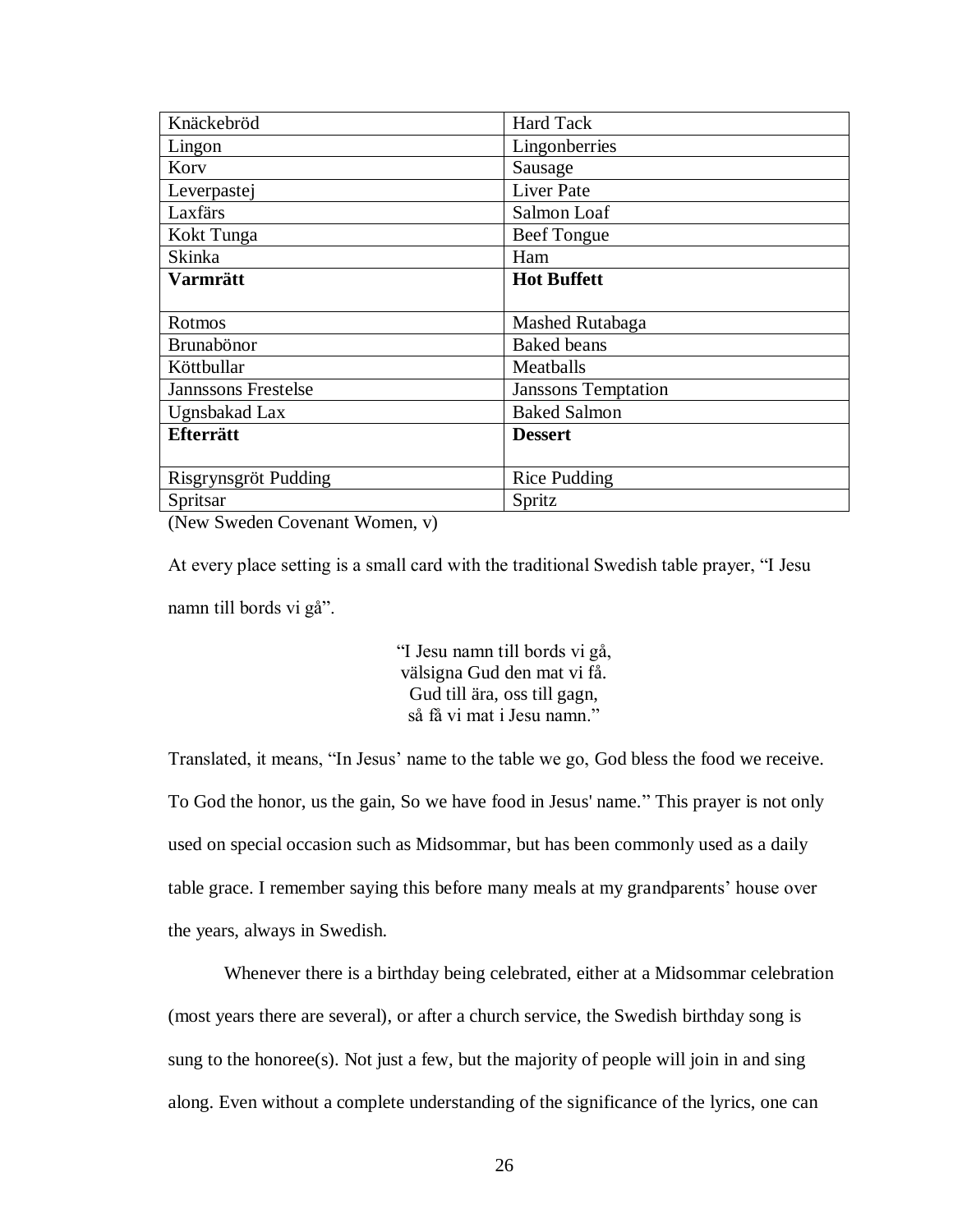typically hum or sing along to this simple and repetitive tune. The lyrics read:

"Ja, må du (han, hon, dom) leva, Ja, må du (han,hon, dom) leva, Ja, må du (han,hon, dom) leva uti hundrade år. Ja, visst ska du (han, hon, dom) leva, Ja, visst ska du (han, hon, dom) leva, Ja, visst ska du (han, hon, dom) leva uti hundrade år. Hurrah, hurrah, Hurrah hurrah!"

Which translates to:

"Yes, may you (he, she, they) live, Yes, may you (he, she, they) live, Yes, may you (he, she, they) live for a hundred years. Yes, indeed you (he, she, they) will live, Yes, indeed you (he, she, they) will live, Yes, indeed you (he, she, they) will live for a hundred years. Hurray, hurray, Hurray, hurray!"

### Song and Dance

After the Smörgåsbord is the evening program which features traditional Midsommar song and dance. Traditional Swedish dance music is traditionally performed by folk instruments such as the fiddle, guitar, accordion and sometimes piano. It traditionally consists of a single melodic line with an accompanying repetitive chord progression. There are four basic types of traditional Swedish dance tunes, each with their own style of dance. There is the Schottis, also called the Swedish hop, the Hambo (short for hambotakt), the waltz and the polka. These may be performed in any order and have a variety of dance steps associated with each. Some are performed in pairs, others in small groups, and some involve the entire group. The final song is one of the latter type, where everyone gets up and joins hands in a long moving line that snakes its way through the room until everyone ends up in a huge, tight-knit spiral of people.

At the start of the Sunday program, which includes musical performances, many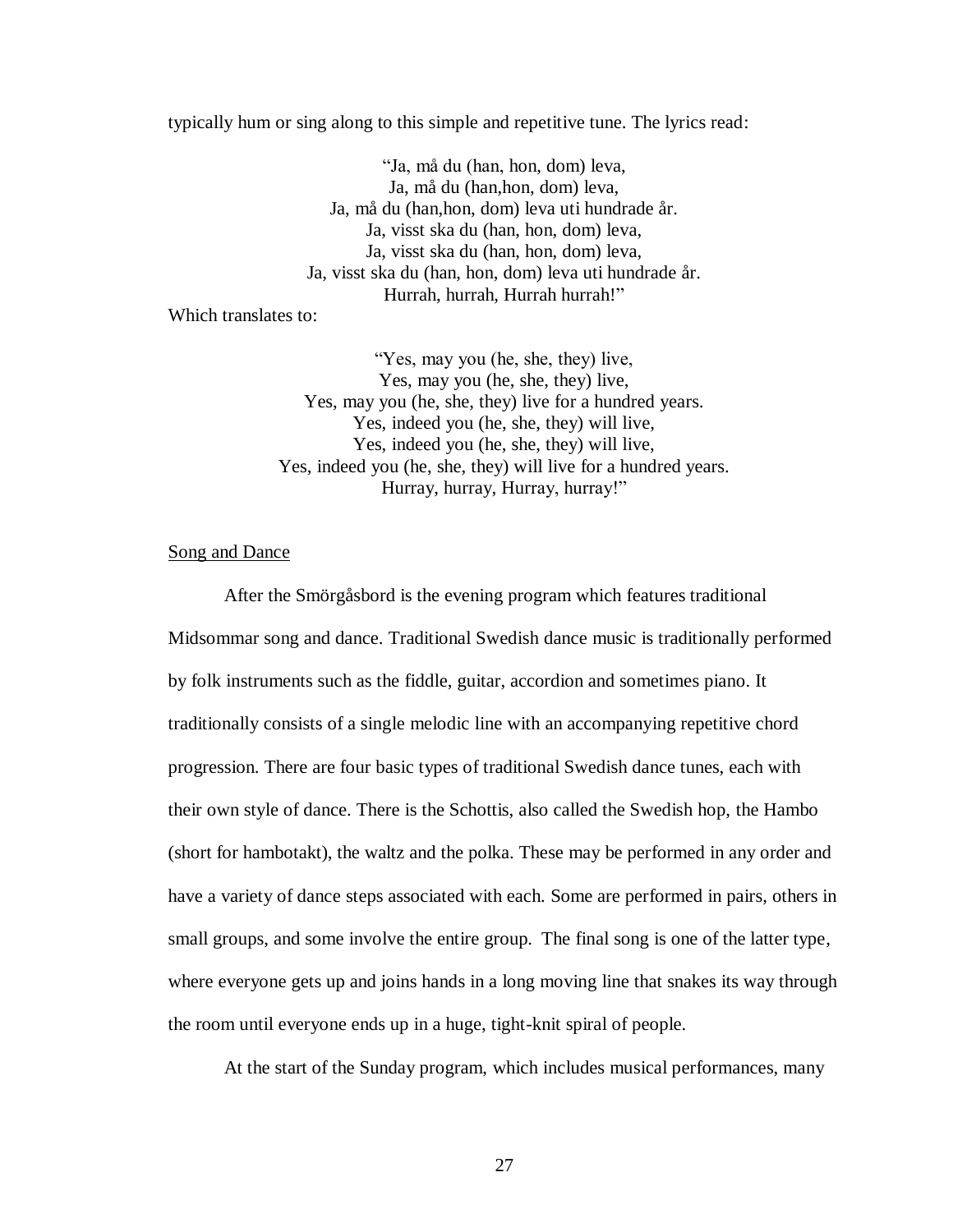times in Swedish, as well as a sermon given by one of the local pastors, both the American and the Swedish national anthems are sung. As one might expect, the American national anthem receives a more complete contribution from the audience than does the Swedish. Yet the Swedish anthem still elicits a sincere attempt from much of the audience.

Today, New Sweden's Midsommar festival draws hundreds of participants from not only within the area but all across the country and some years, from Sweden. Many who have left the area return for this event as a way of reconnecting with the community, some who are not from the area attend to reconnect with their Swedish heritage, others simply come for the fun of it.

"As a testament to how well the preservation has succeeded thus far, many locals describe a similar reaction among Swedes who have traveled from Sweden to visit the Swedish-American Midsommar Celebration. "They say 'You're more Swedish than us!' and that 'This is more like Sweden than where I live in Sweden'," reports Rena Hultgren, manager of the New Sweden gift shop." (Shippee 2001)

While it is certain that some places in Sweden carry on traditional celebrations and practices more than other areas, it may be unfair to compare this Swedish-American celebration to those in Sweden.

Either way, the Midsommar celebration serves as a meaningful way to keep Swedish culture and language alive and well in the New Sweden community. It fosters a sense of appreciation and pride in one's ancestry, and continues traditions that may have otherwise been lost. Midsommar helps preserve these customs; that they may be passed down to future generations to be upheld and enjoyed.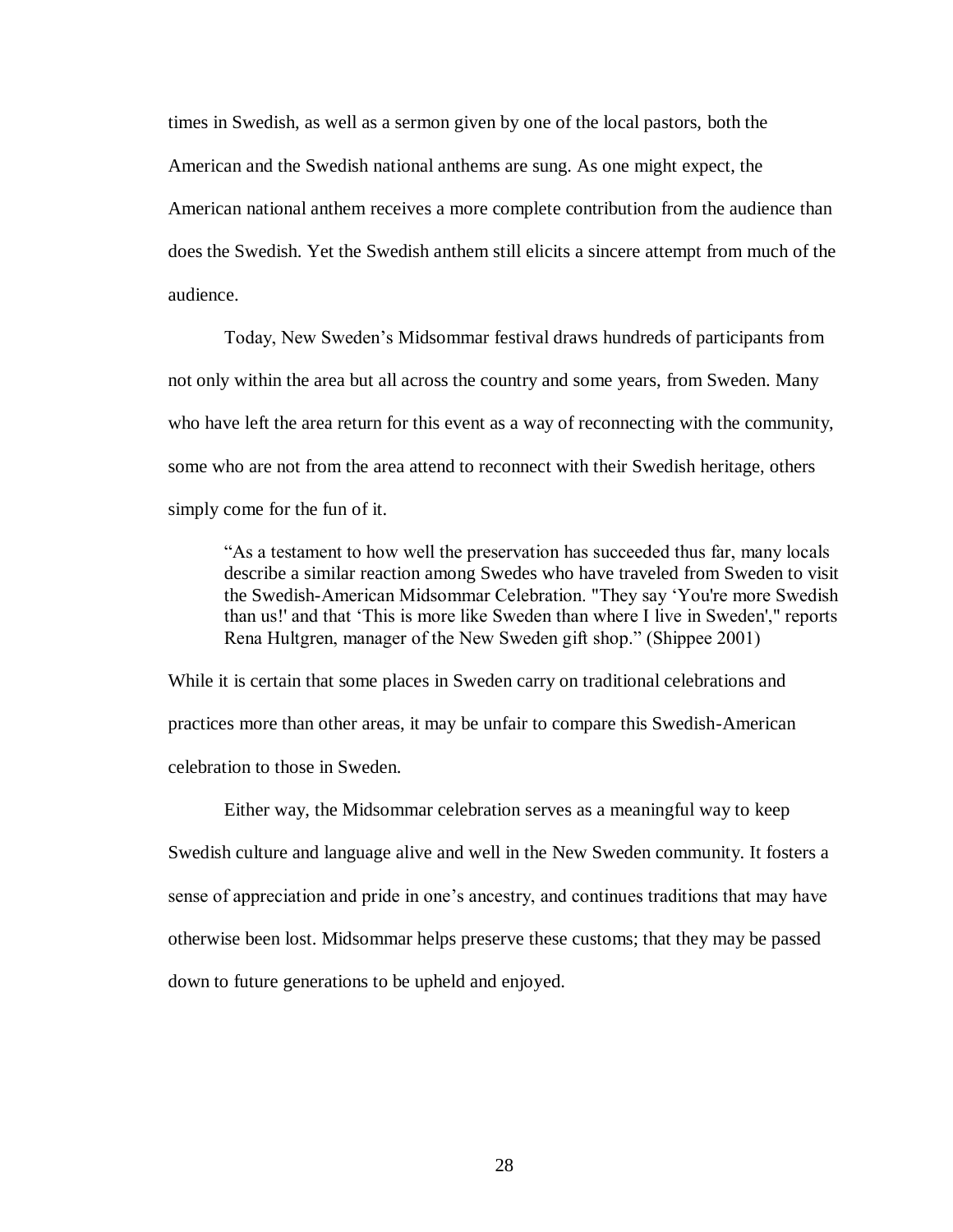### **CONCLUSION**

The fifty Swedish settlers who arrived in July of 1870 likely could not have imagined what the future of their little colony would look like. They were however determined to succeed and create an honest and happy life for themselves and their families. In contrast to Lars Ljungmark's assertion that rural Swedish communities were much slower to assimilate and lived apart from the outside world, New Sweden embraced assimilation. This generalization was based on the type of Swedish community that had formed from word of mouth, where neighbors in American communities had been neighbors in Sweden. But Thomas had made efforts to avoid this fate for Maine's Swedish Colony, purposefully choosing Swedes from all around the diverse regions of Sweden. Their diverse backgrounds likely contributed to the more rapid assimilation of New Sweden than other rural Swedish communities in America. The early citizens of New Sweden made concerted efforts to become the picture of American homestead success, adopting some American ways of life and determinedly teaching their children the English language. As the colony grew and more people who were not Swedish moved to the area, the language became increasingly obsolete. When no effort was made to pass on the language to future generations, it was all but lost. Cultural revival efforts in the 1970s helped to bring back some of the lost traditions and celebrations, and with them, a part of the language that had been mostly forgotten. Yet if you look close enough, it is clear that in subtle but important ways, Swedish has always had its place in New Sweden. As in other historically Swedish communities, it lives on as a part of a "secondary ethnicity" (Ljungmark 1979, 129). You can see it in the names of families and places in the community; in the church hymnals, which include many songs with Swedish verses.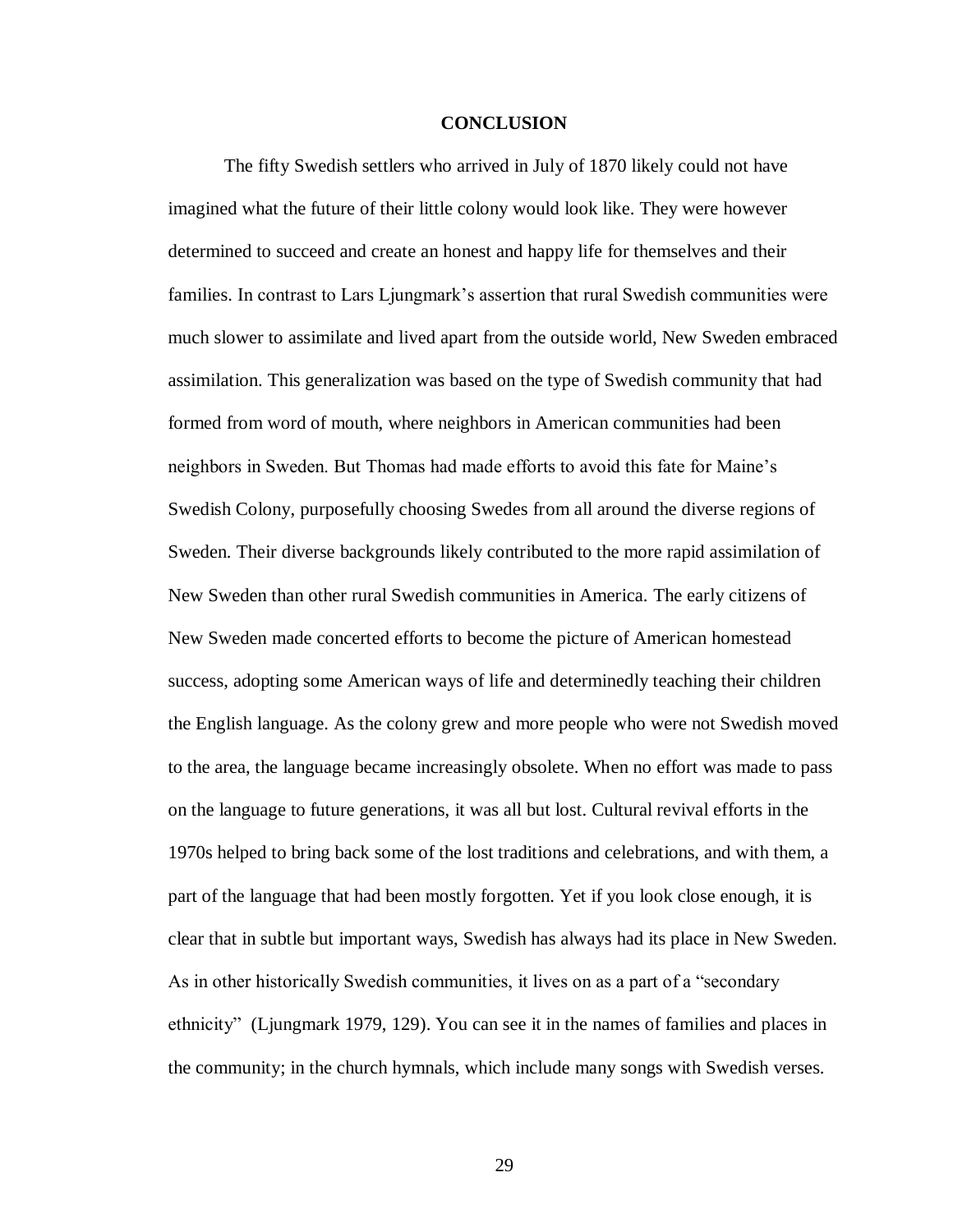Swedish heritage is present in the naming of the schools' mascots and in the Swedish flag, which hangs in the gymnasium next to the American flag, side by side, two cultures represented in harmonious and unified existence.

In a letter written to Governor of Maine, a Swedish writer and thinker by the name of S. A. Hedlund, expressed the concern that his former fellow countrymen would lose their Swedish identity. He wrote, "The sons and daughters of old Sweden, will they maintain among your great nation their national character? Will they retain, at least, some remembrance of their native land? […] Will they lose also, these American immigrants, the remembrance of their fatherland? Must the Swedish inhabitors of you country necessarily forget the language and customs of their ancestors?" The answer was apparent even then as he goes on to write, "No, sir, they will not do so, and the great people of America will not require it" Though perhaps unclear for some time, we now know this affirmation to be true. As confirmed by a recent publication,

"History and tradition are alive in northern Maine's Swedish colony and can be seen in restored buildings, annual festivals, publications about the community and activities of local historical societies. Swedish culture also is preserved within individual families as they celebrate holidays, prepare traditional foods, decorate their homes and raise their children. Residents don't forget the experience of growing up in this unique community and many come back to give their own children comparable experiences." (Olmstead 1998, 8)

Language is an intrinsic part of one's culture. It is not only a means by which to communicate, but also a way of conceptualizing our world and our lives. The "Swedishness" of New Sweden, Maine is one of lasting integrity. It is an approach to life that encourages simplicity and honesty; it involves working hard, living without excess and within your means. It calls for a devotion to your family, to your community, and maintains a sacred respect for your heritage. The traditions of Swedish culture and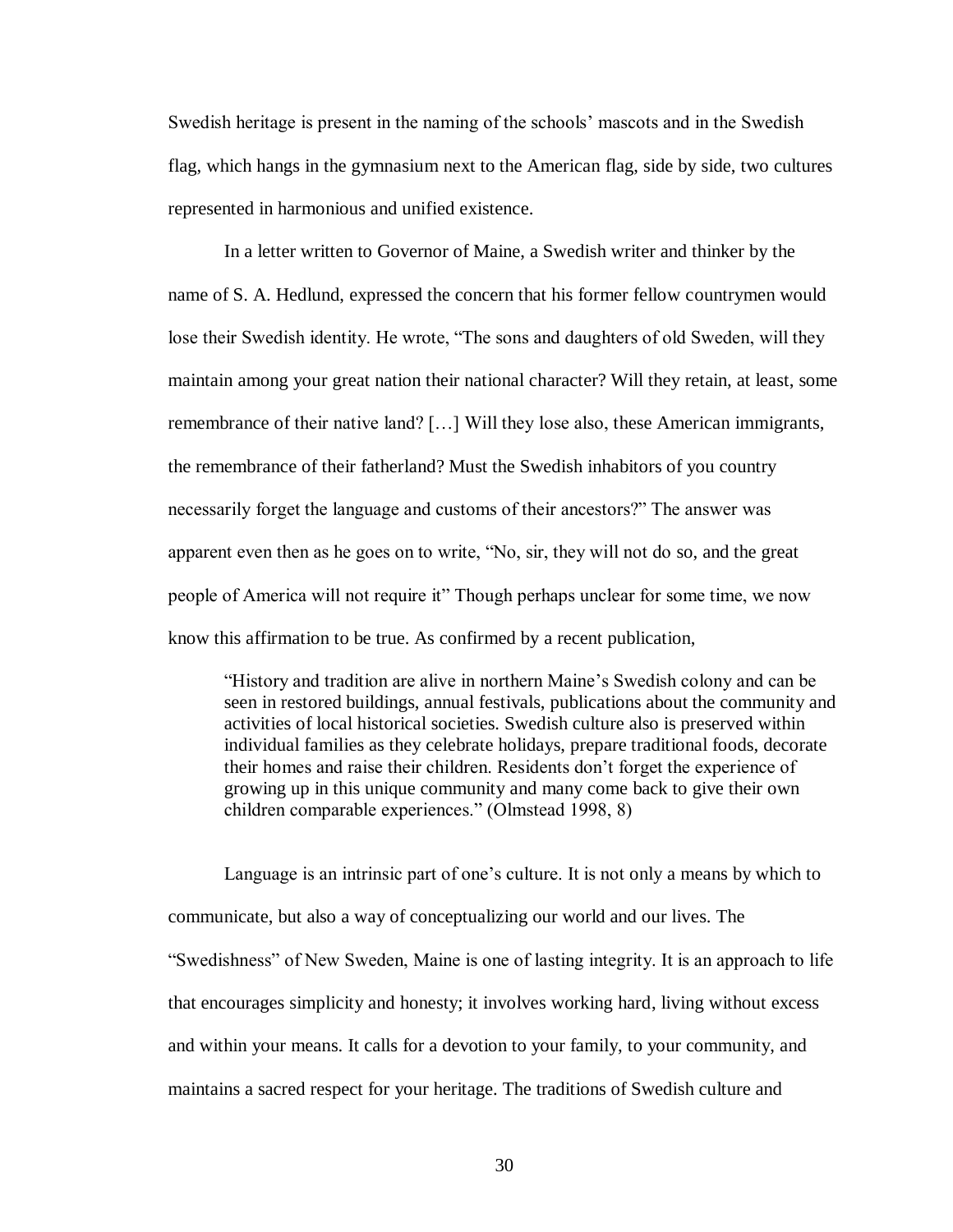language that are found in New Sweden today are not merely reenactments of a bygone era, but rather they serve as a recognition of and a living tribute to the strength of Swedish identity.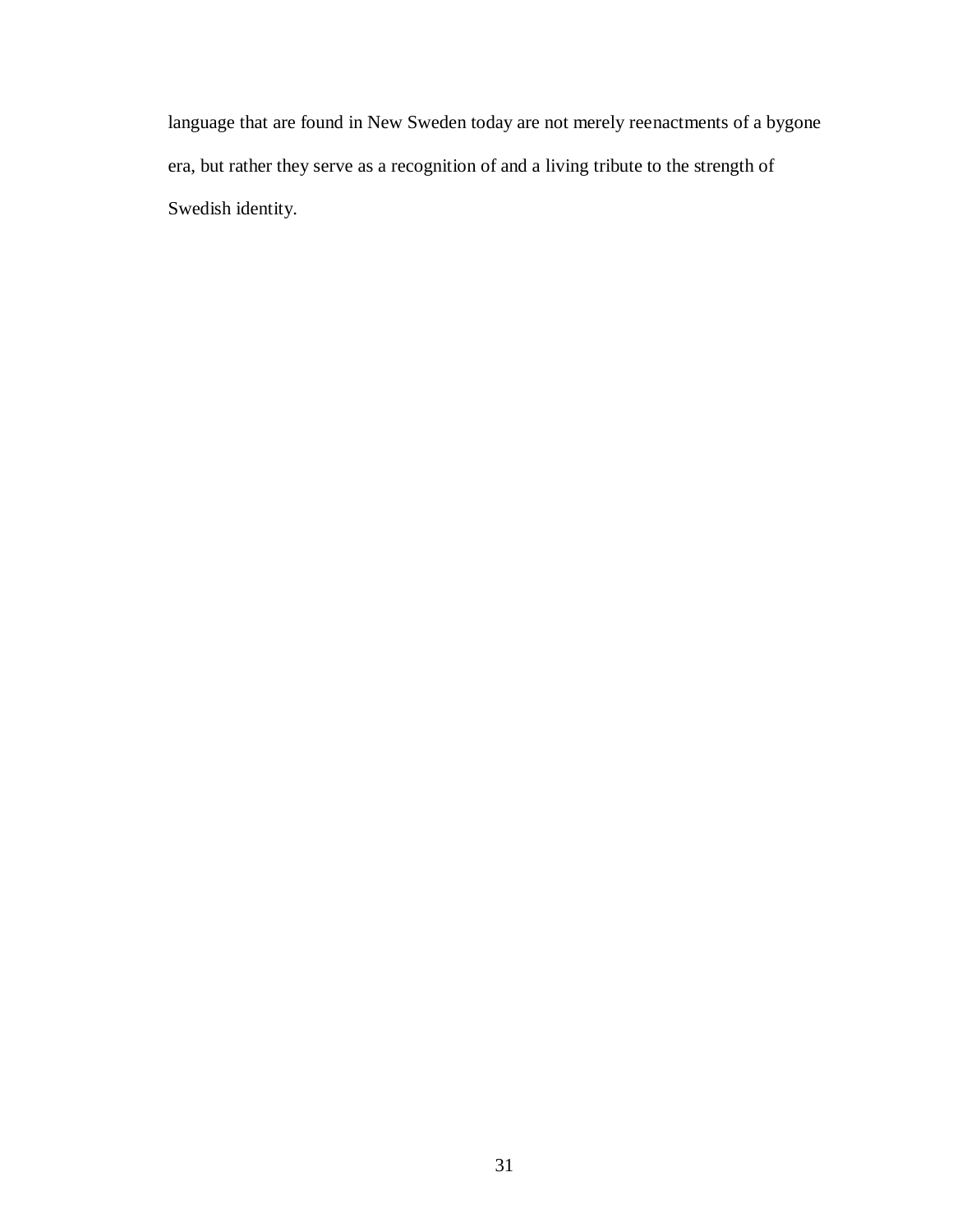## **PICTURES**



(courtesy of http://www.maineswedishcolony.info/)

A one-room schoolhouse early in the colony's history.



The Little Folk dance group performing around the Maypole at Midsommar.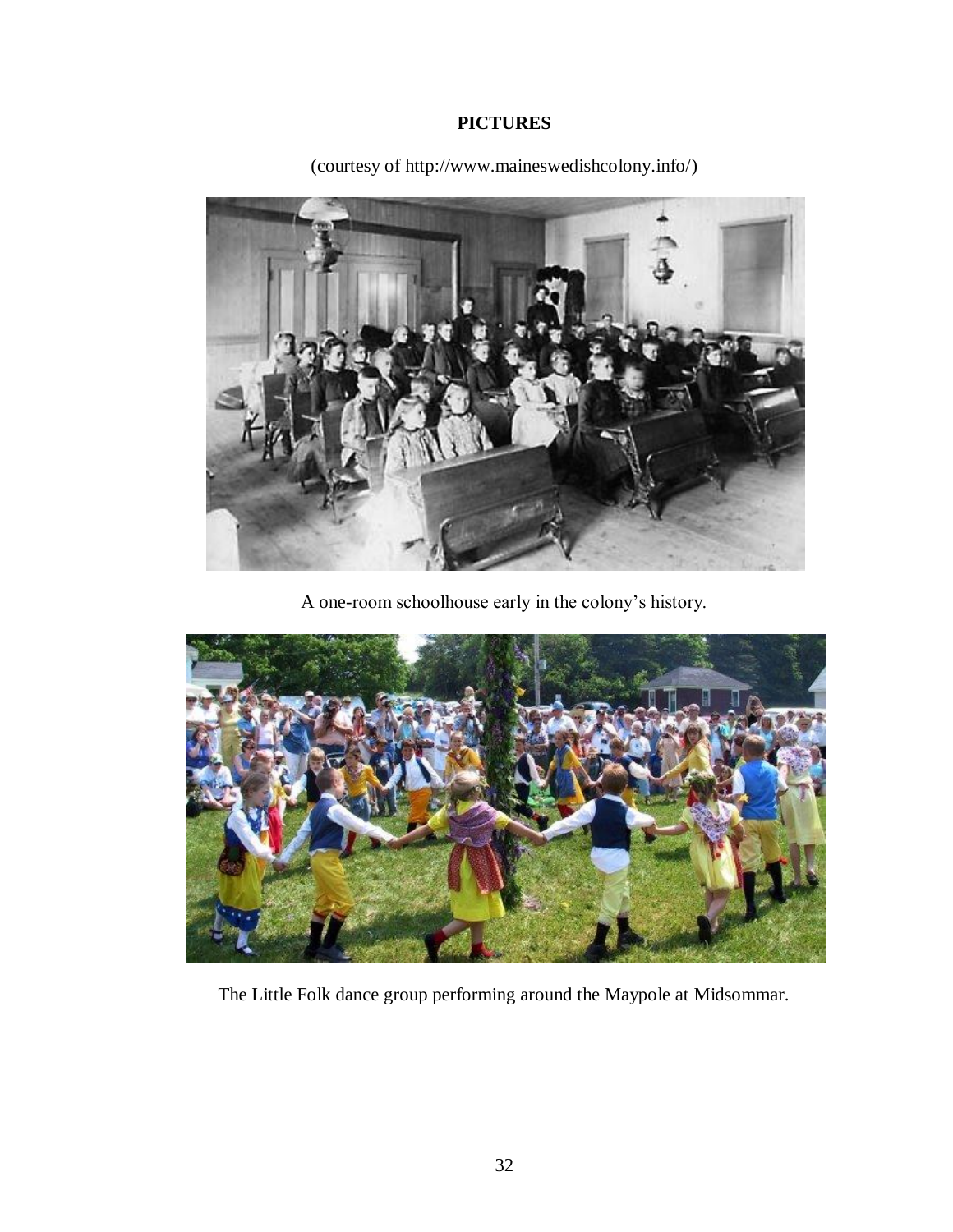

On the left, a picture of the New Sweden Covenant Church, on the right, a potato harvest.



Above, a line illustration of the *Capitolium* from the

1895 Quarter-Centennial Celebration publication.

On the right, the 1974 replica of the *Capitolium* (Photo

by Richard Balagur)

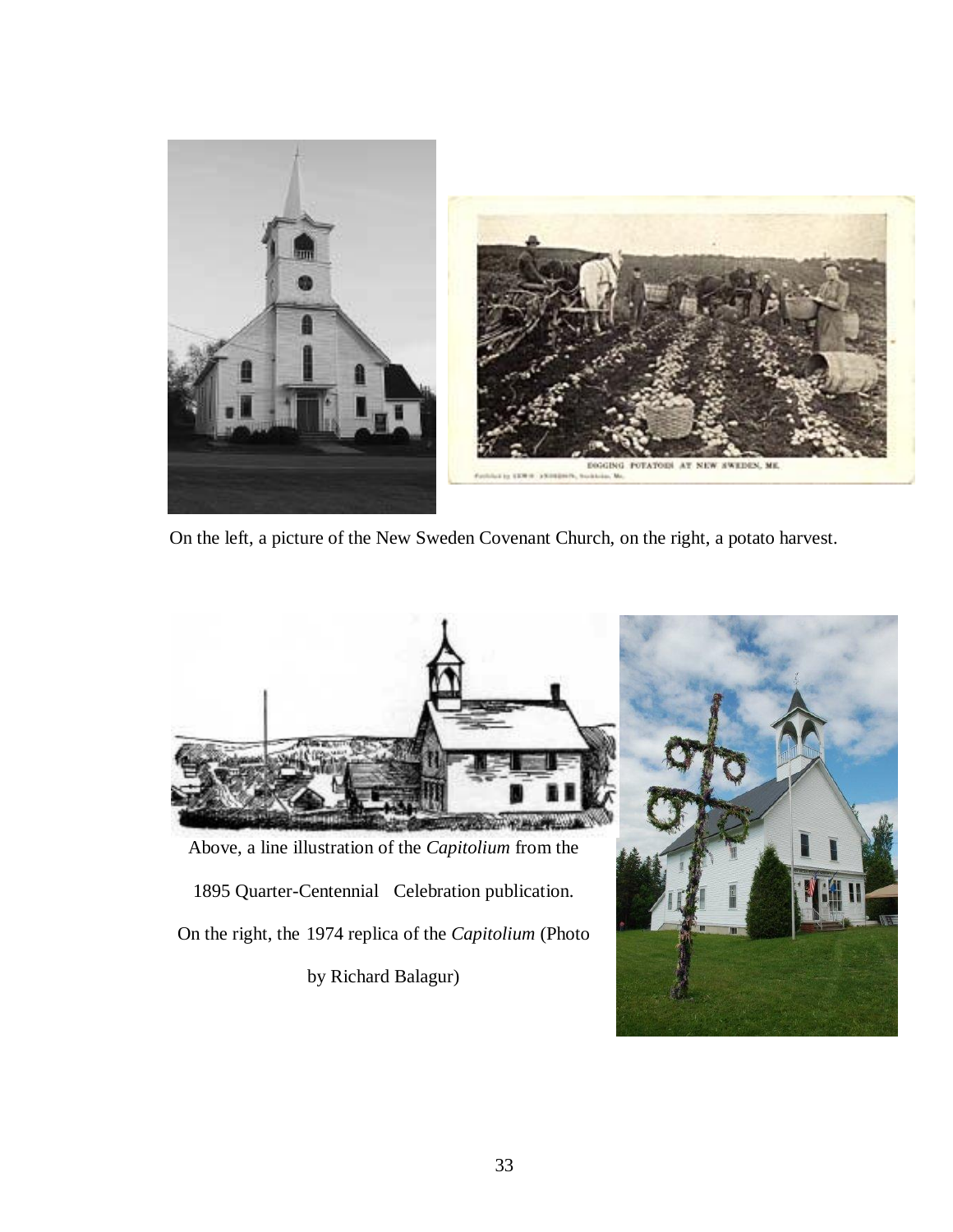#### **WORKS CITED**

Anderson, David. 1986. *Heaven Headed*. n.p.

- Anderson, Eloise. 2003. *Lilla Lovisa: My childhood years as I remember them, and as I have been told*. New Sweden, ME: Self-published.
- Chamberlain, Joshua. 1880. "Address of Gen. Joshua L. Chamberlain." Speech given at New Sweden's Decennial Celebration, New Sweden, Maine, July 23, 1880. n.p.

Dan Olson, e-mail communication to author, March 31, 2012

Dorothy Anderson, e-mail communication to author, October 12, 2011

Hede, Mary. 1981. "Childhood Memories of Hilma Hede." In *Silver Birches III*, 26-27.

Hede, Richard. 1970. "Arne Menton and the North Star." In *Centennial History of Maine's Swedish Colony 1870-1970*. n.p.

Hede, Richard. 2001. *Maine's Historic 1870 Swedish Colony: History, Map, and Tourguide*. Maine's Swedish Colony Inc.

http://www.maineswedishcolony.info/mscguide2/index.html.

Ljungmark, Lars. 1979. *Swedish Exodus.* Translated by Kermit B. Westerberg. United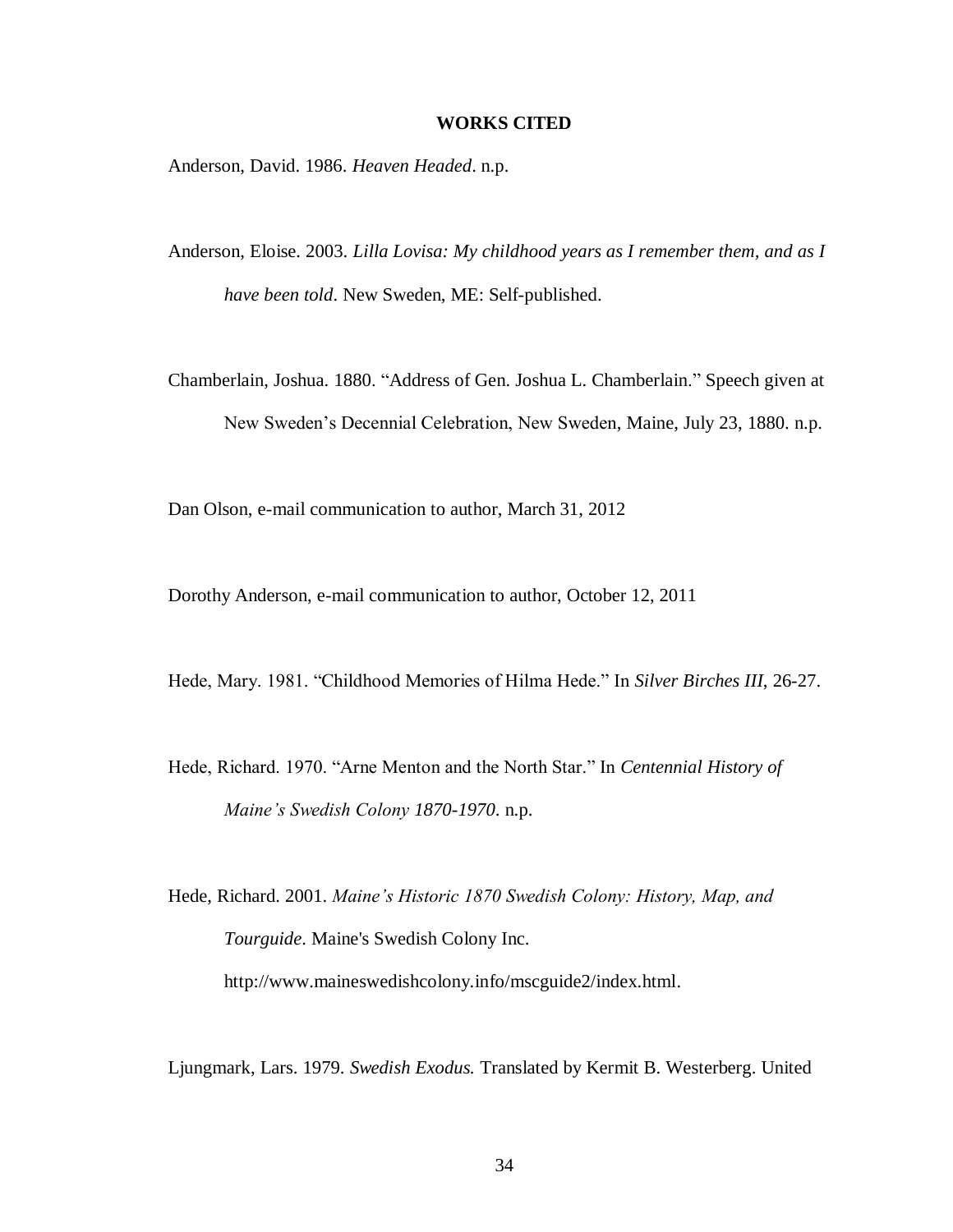States. Swedish Pioneer Historical Society. n.p.

- Malmquist, Marie. "Sketches" In *Centennial History of Maine's Swedish Colony 1870- 1970*, edited and compiled by Richard Hede
- Menton, Arne. "Arne's Essays Essays and historical sketches by Arne Menton" In *Centennial History of Maine's Swedish Colony 1870-1970*, edited and compiled by Richard Hede
- New Sweden Covenant Women. *From the Cupboards of New Sweden Covenant Women*. Waseca, MN: Walter's Publishing. n.d.
- Olmstead, Kathryn. "Touching the Beginning." *Echoes,* Summer 1995. Westmanland, Maine.
- Pullen, Clarence. 1902. "In Fair Aroostook, Where Acadia and Scandinavia's Subtle Touch Turned a Wilderness into a Land of Plenty" Bangor and Aroostook Railroad Company. n.p.

*Silver Birches III*. 1981. Compiled by Kathryn Olmstead. Westmanland, Maine.

Soderberg, Karen. 1976. "Weaving with Alma Peterson." In *Silver Birches*, 24-27. Westmanland, Maine.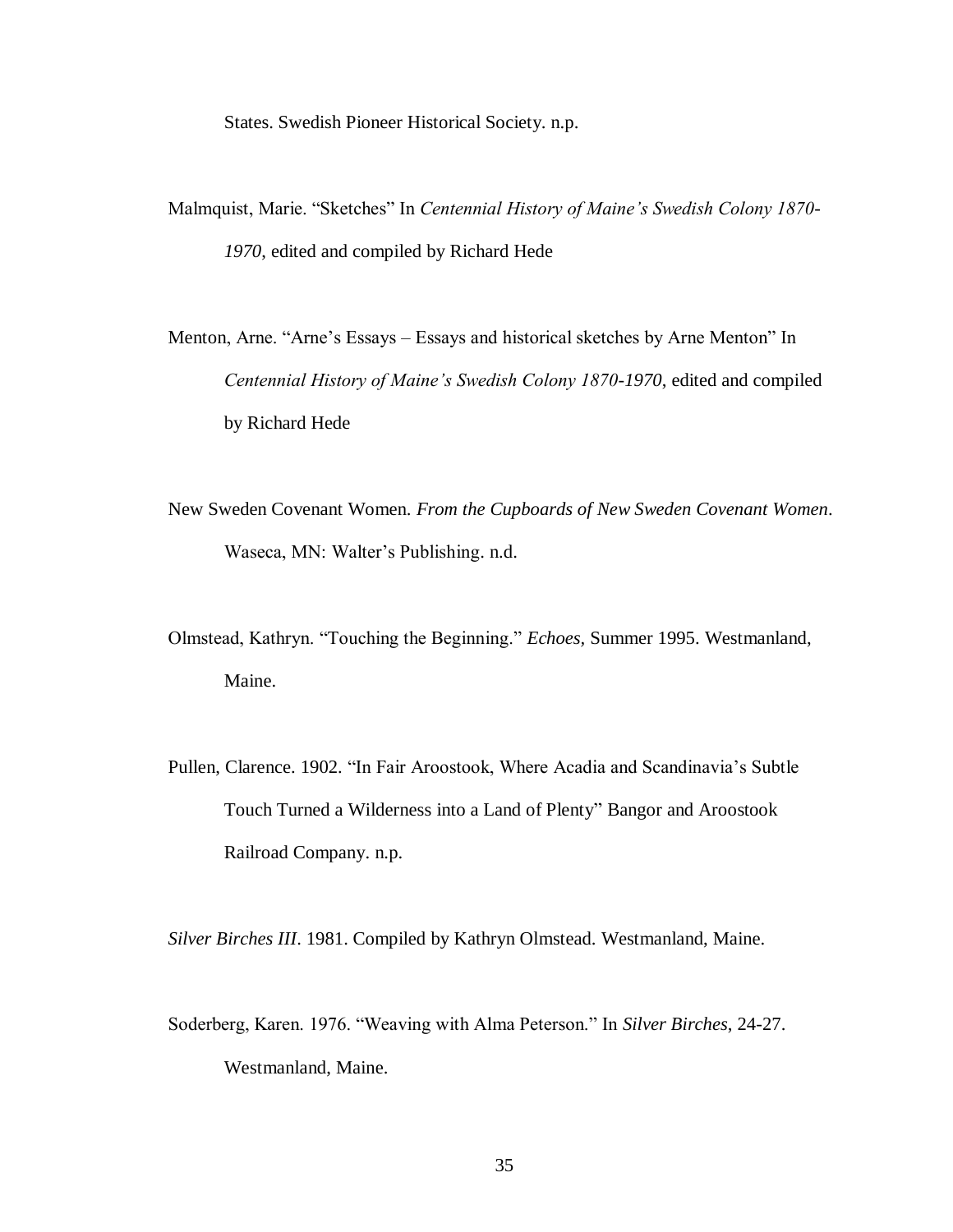- Shippee, Matthew. 2001. "Report on Discovery Research Fieldwork in the Swedish Colony" Funded by Maine Arts Commission, Traditional Arts Division. http://www.maineswedishcolony.info/mscguide2/shippee/1\_2\_dance.html.
- Thomas, William. 1880. "Historical Oration by Hon. W.W. Thomas Jr., Founder of New Sweden." Speech given at New Sweden's Decennial Celebration, New Sweden, Maine, July 23, 1880. n.p.